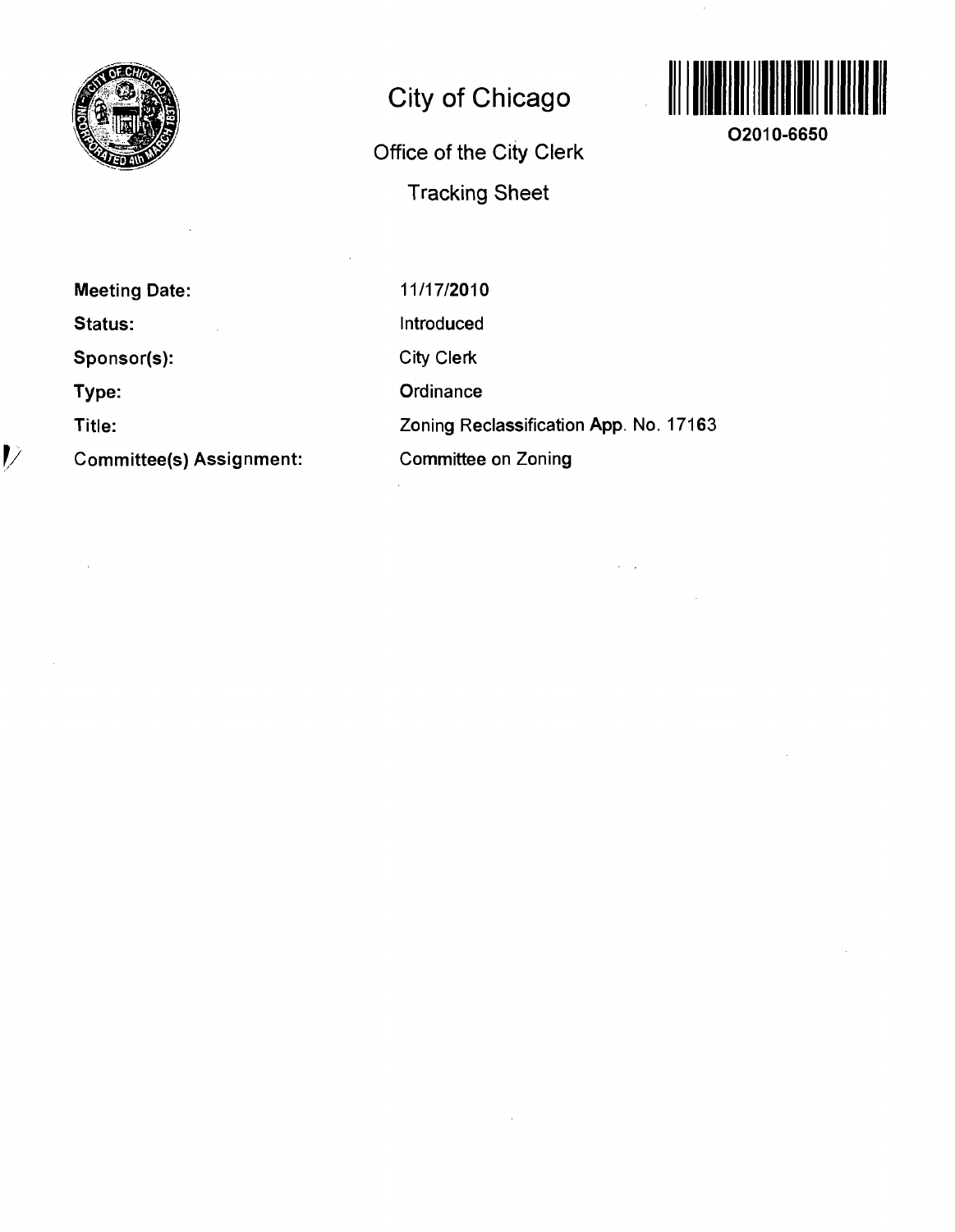$#17163$ <br>  $10+0+12$ 

## CITY OF, CHICAGO

## APPLICATION FOR AN AMENDMENT TO THE CHICAGO ZONING ORDINANCE

| 1. | ADDRESS of the property Applicant is seeking to rezone:                                                                                                                                                                                                                               |  |  |  |  |  |  |
|----|---------------------------------------------------------------------------------------------------------------------------------------------------------------------------------------------------------------------------------------------------------------------------------------|--|--|--|--|--|--|
|    | 9407 S. Michigan Manuel Communication of the Michigan Communication of the Michigan Communication of the Michigan Communication of the Michigan Communication of the Michigan Communication of the Michigan Communication of t                                                        |  |  |  |  |  |  |
| 2. | Ward Number that property is located in:                                                                                                                                                                                                                                              |  |  |  |  |  |  |
| 3. | APPLICANT The Diversified Enterprises Group, INC.                                                                                                                                                                                                                                     |  |  |  |  |  |  |
|    | ADDRESS 1507 E. 53rd Street                                                                                                                                                                                                                                                           |  |  |  |  |  |  |
|    | $CITY$ $Chicago$ $STATE$ $IL$ $ZIP$ $CODE$ $60624$                                                                                                                                                                                                                                    |  |  |  |  |  |  |
|    | PHONE (773) 684-2049 CONTACT PERSON Walter Rimmer                                                                                                                                                                                                                                     |  |  |  |  |  |  |
| 4. | Is the applicant the owner of the property? $YES_ x$<br>NO <sub>1</sub><br>If the applicant is not the owner of the property, please provide the following information<br>regarding the owner and attach written authorization from the owner allowing the application to<br>proceed. |  |  |  |  |  |  |
|    | OWNER                                                                                                                                                                                                                                                                                 |  |  |  |  |  |  |
|    |                                                                                                                                                                                                                                                                                       |  |  |  |  |  |  |
|    |                                                                                                                                                                                                                                                                                       |  |  |  |  |  |  |
|    | PHONE CONTACT PERSON                                                                                                                                                                                                                                                                  |  |  |  |  |  |  |
| 5. | If the Applicant/Owner of the property has obtained a lawyer as their representative for the<br>rezoning, please provide the following information:                                                                                                                                   |  |  |  |  |  |  |
|    | ATTORNEY Timothy L. Rowells of STARR & ROWELLS                                                                                                                                                                                                                                        |  |  |  |  |  |  |
|    | ADDRESS <sup>35</sup> E. Wacker Drive CITY Chicago                                                                                                                                                                                                                                    |  |  |  |  |  |  |
|    | CITY STATE IL ZIP CODE 60601                                                                                                                                                                                                                                                          |  |  |  |  |  |  |
|    | PHONE (312) 346-9420 FAX (312) 372-3447                                                                                                                                                                                                                                               |  |  |  |  |  |  |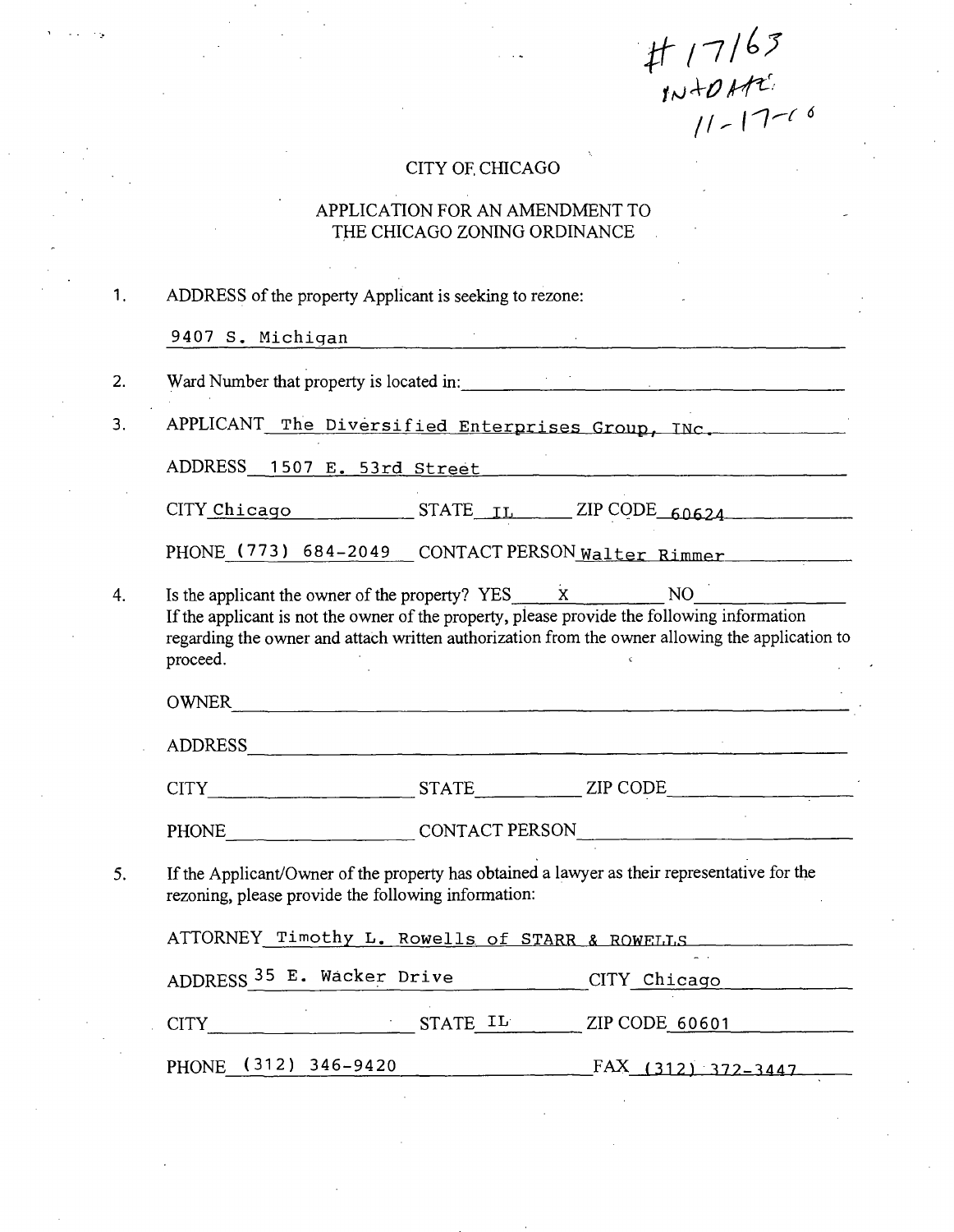lov, 15. 2010 11:50AM Starr & .Rowells No. 7290 P. 2

#### ORDINANCE

#### BE IT ORDAINED BY THE CITY COUNCIL OF THE CITY OF CHICAGO

SECTION 1. Title 17 of the Municipal Code of Chicago, the Chicago Zoning Ordinance, is hereby amended by changing all of the Residential Single-Unit Detached House District symbols and indications as shown on Map No. 22-E

In the area 67.15 feet south of the South line of East 94<sup>th</sup> Street on the North, 117.15 feet south of the South line of East 94<sup>th</sup> Street on the South, the east line of South Michigan Avenue on the West, the west line of the public alley east of South Michigan Avenue on the east. To those of a Residential Single-Unit Detached House District.

SECTION 2. This ordinance takes effect after its passage and approval.

Common address of Property: 9407 S. Michigan Avenue, Chicago, IL

 $\backslash$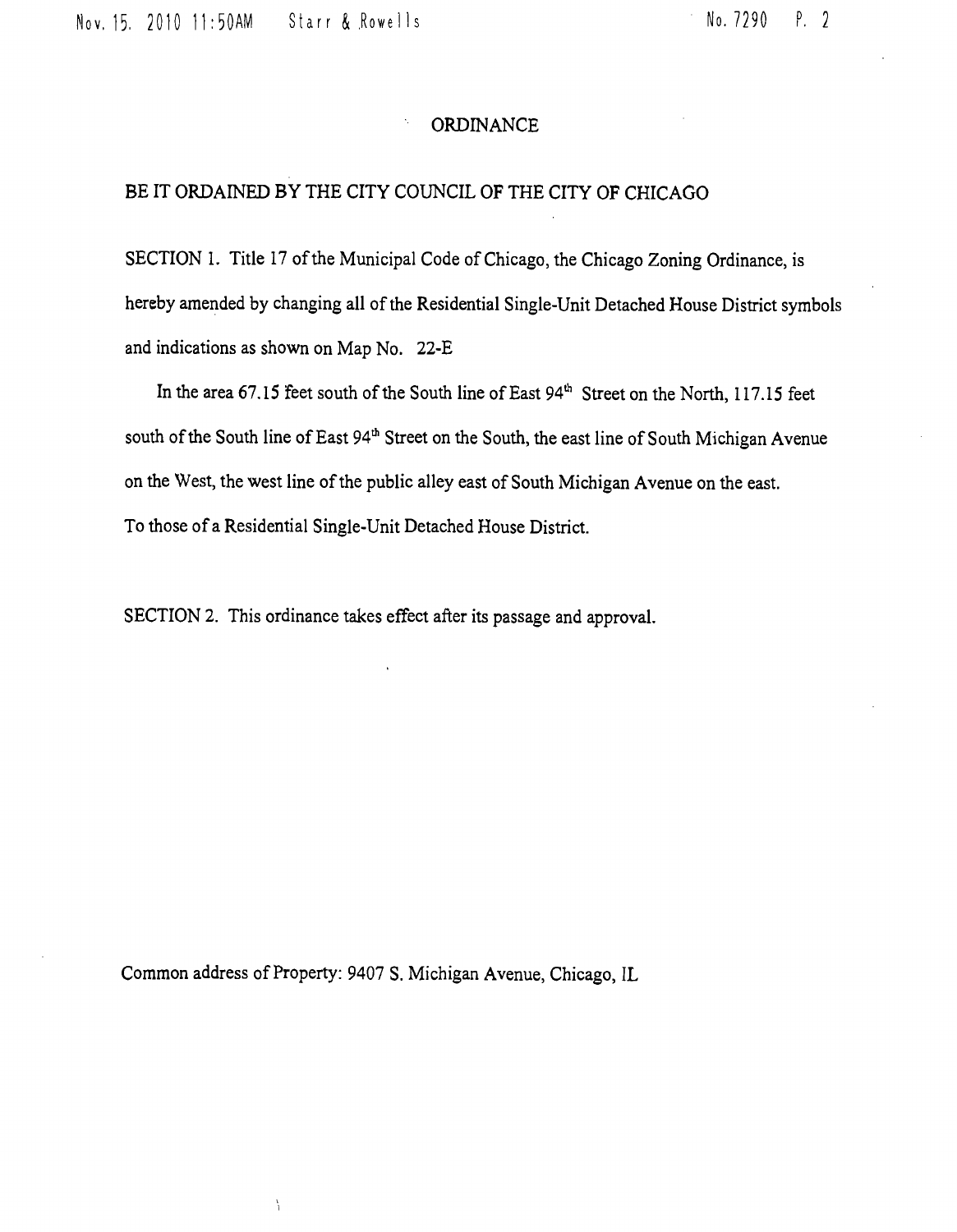| On what date did the owner acquire legal title to the subject property? $5 - 6 - 2005$                                                                                                    |
|-------------------------------------------------------------------------------------------------------------------------------------------------------------------------------------------|
| Has the present owner previously rezoned this property? If yes, when?                                                                                                                     |
|                                                                                                                                                                                           |
| RS3<br>RS <sub>2</sub><br><b>Proposed Zoning District</b><br>Present Zoning District                                                                                                      |
| Lot size in square feet (or dimensions)                                                                                                                                                   |
| Current Use of the property 2-Unit Residential Building                                                                                                                                   |
| To allow a 2-Unit residential building<br>Reason for rezoning the property                                                                                                                |
| to comply with Housing & Zoning Codes. (Convert existing building<br>to 2 dwelling units.)                                                                                                |
| Describe the proposed use of the property after the rezoning. Indicate the number of dwelling<br>units; number of parking spaces; approximate square footage of any commercial space; and |
| height of the proposed building. (BE SPECIFIC)<br>2- Unit Residential Apartment Building                                                                                                  |
|                                                                                                                                                                                           |

14. On May 14<sup>th</sup>, 2007, the Chicago City Council passed the Affordable Requirements Ordinance (ARO) that requires on-site affordable housing units or a financial contribution if residential housing projects receive a zoning change under certain circumstances. Based on the lot size of the project in question and the proposed zoning classification, is this project subject to the Affordable Requirements Ordinance? (See Fact Sheet for more information)

YES NO X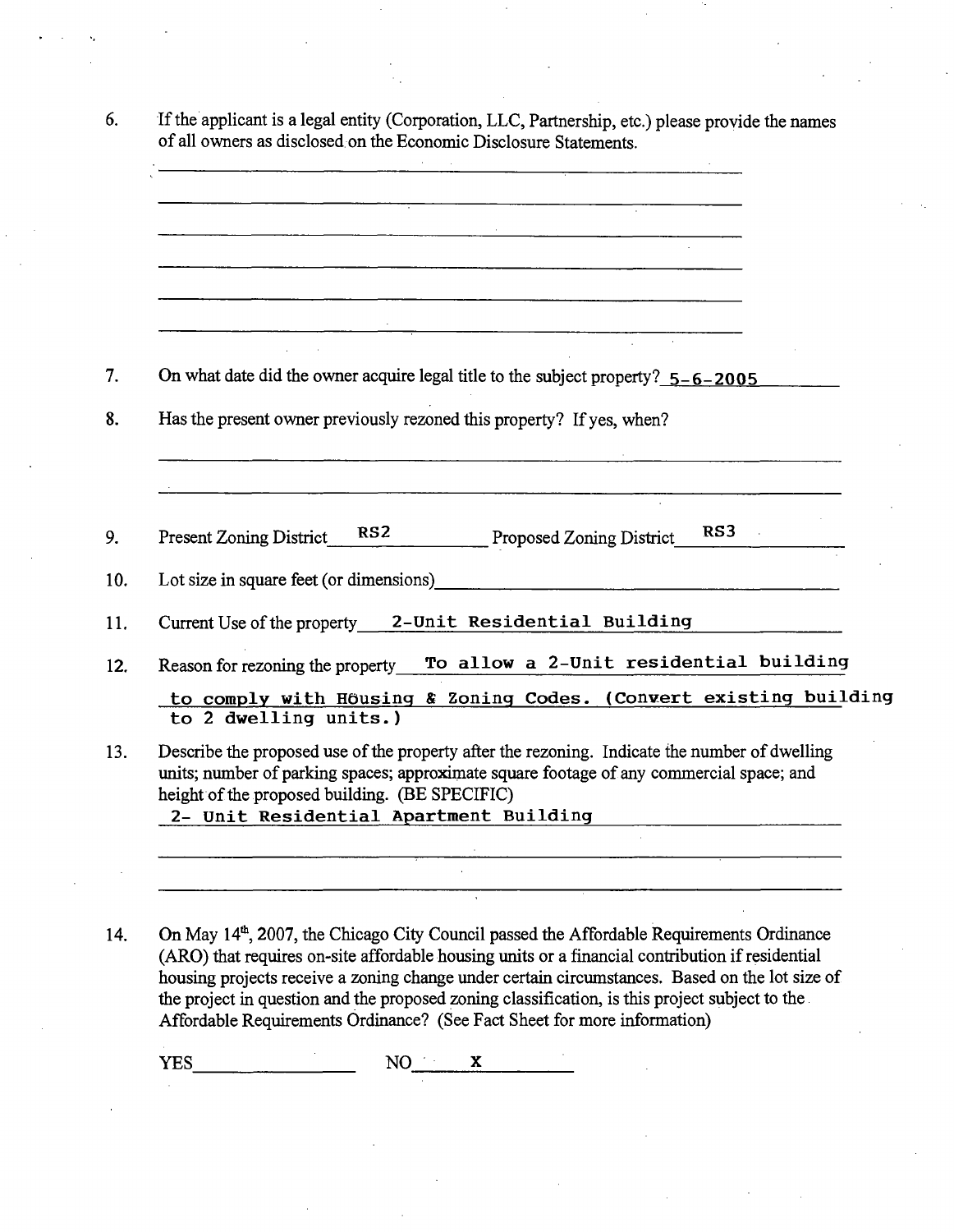COUNTY OF COOK STATE OF ILLINOIS

Walter Rimmer being first duly sworn on oath, states that all of the above statements and the statements contained in the documents submitted herewith are true and correct.

mul  $\bigvee_{\text{Signature of Application}}$ 

Subscribed and Sworn to before me this  $/3$  day of C  $\sim$  10 2010

Notary Public



**For Office Use Only** 

Date of Introduction:

File Number:

Ward: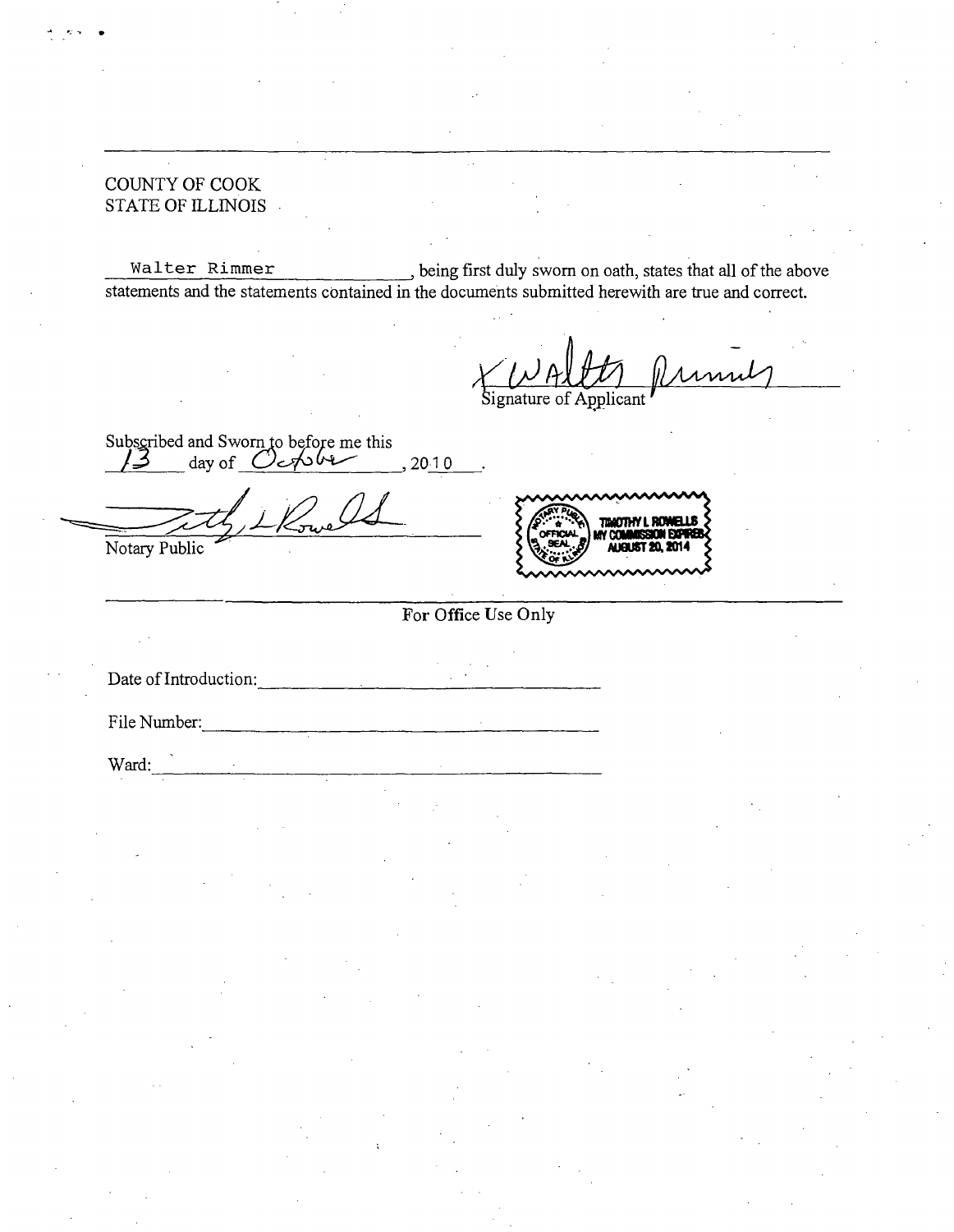November 10, 2010

Honorable Daniel S. Solis Chairman, Committee on Zoning 12] North LaSalle Street Room 304, City Hall Chicago, Illinois

#### Gentlemen:

The undersigned, TIMOTHY L. ROWELLS, being first duly sworn on oath, deposes and says the following:

That the undersigned certifies that he has complied with the requirements of Section 17- 13-0107 of the Chicago Zoning Ordinance, Title 17 of the Municipal Code of Chicago, by serving written notice, either in person or by certified mail, return receipt requested, on such property owners who appear to be the owners of the property within the subject area not solely owned by the Applicant, and to the owners of all property within 250 feet in each direction of the lot lines of the subject property located at 6024 South Hermitage, Chicago, Illinois, exclusive of public roads, streets, alleys and other public ways, or a total distance limited to 400 feet.

The undersigned certifies that the notice contained the address of the property sought to be rezoned; a statement of the intended use of the property; the name and address of the Applicant; the name and address of the owner; and a statement that the applicant intends to file an application for a change in zoning on approximately November 12, 2010.

The undersigned certifies that the applicant has made a bona fide effort to determine the addresses of the parties to be notified under the above ordinance; that the applicant certifies that the accompanying list of names and addresses of surrounding property owners within 250 feet is a complete list containing the names and last known addresses of the owners of the property required to be served.

Timothy L. Rowells

SUBSCRIBED AND SWORN TO before me this  $\sqrt{\frac{1}{2}}$ day of November, 2010

NOTARY PUBI COMMISSION EXPIRE MAY 29, 2013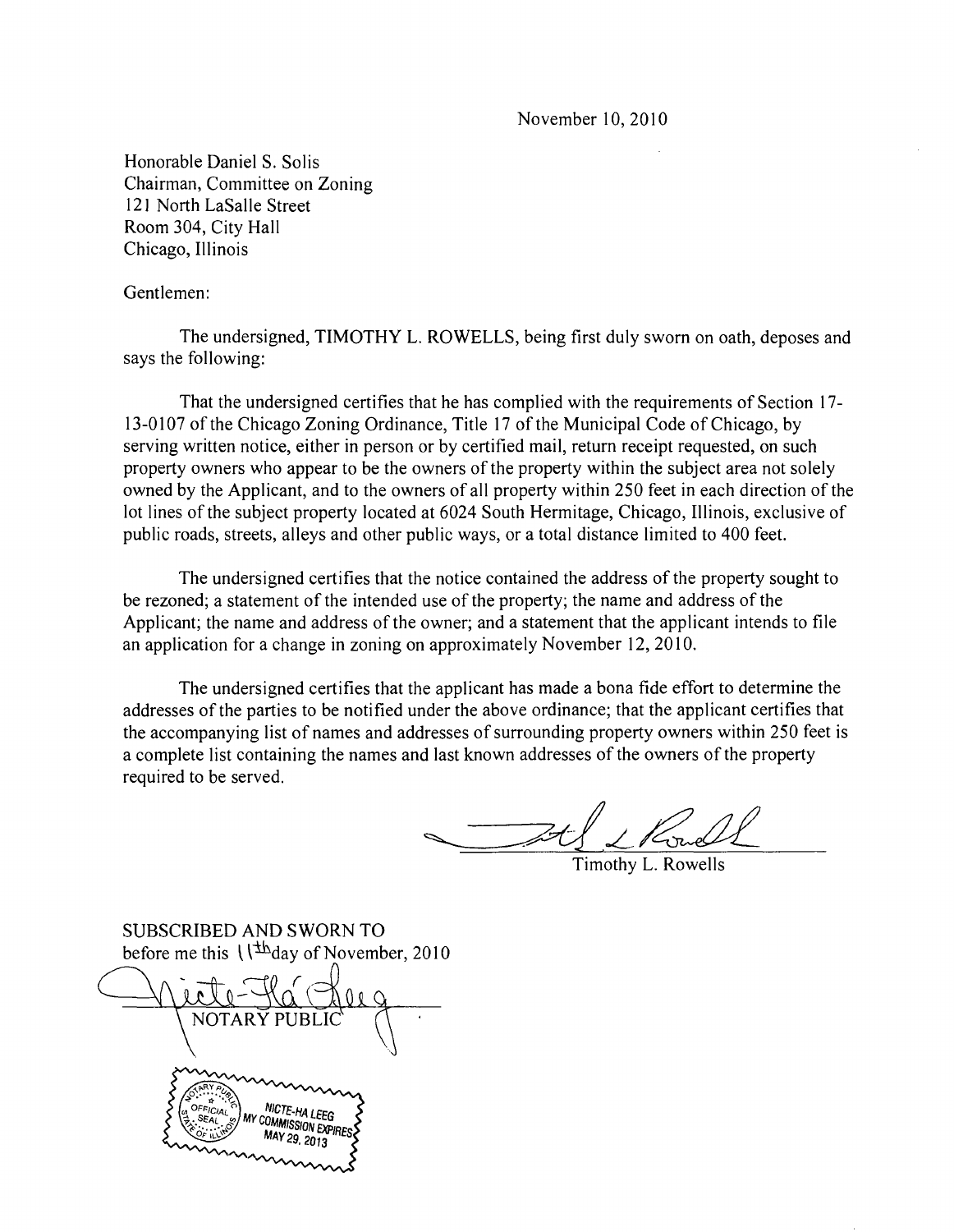## Law Offices **Starr & Rowells**

Suite 1870 35 East Wacker Drive Chicago, Illinois 60601 \_ \* \_ (312) 346-9420 Facsimile Transniissions

(312) 372-3447

Timothy L. Rowells Damiel M. Starr States and States and Michael Zimk

David Bejgiert

November 5,2010

To All Property Owners

Re: Chicago Zoning Ordinance Rezoning

Dear Sir or Madam:

In accordance with the requirements for an Amendment to the Chicago Zoning Ordinance, specifically Section 17-13-0107, please be informed that on or about November 12, 2010,1, the undersigned, will file an application for a change in zoning from RS-2 to RS-3 on behalf of Diversified Enterprises Group, Inc. for the property located at 9407 South Michigan Avenue, Chicago, Illinois.

The Applicant intends to use the property for a 2-unit residential dwelling. The subject property is a 2-story building of approximately 1,940 square feet on a lot approximately 4,000 square feet.

The Applicant is located at 1507 East  $53<sup>rd</sup>$  Street, Suite 924, Chicago, IL 60615. The contact person for this application is Timothy L. Rowells of STARR & ROWELLS, at 35 East Wacker Drive, Suite 1870, Chicago, IL 60601, telephone 312-346.

Please note that the Applicant is not seeking to rezone or purchase your property. The Applicant is required by law to send this notice because you own property within 250 feet of the property to be rezoned.

 $\rightarrow$ 

TIMOTHY LATER SERVICE SERVICE SERVICE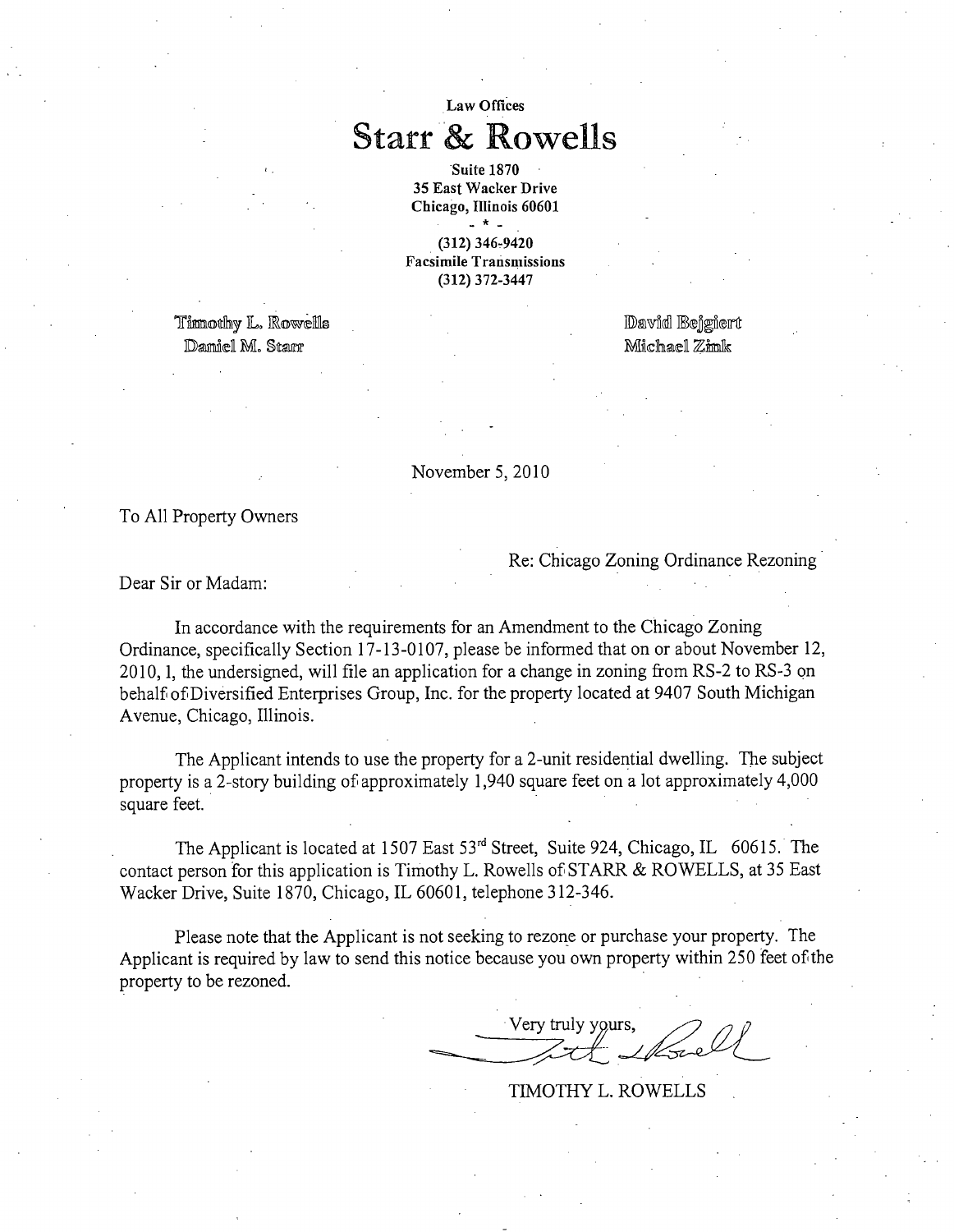#### CITY OF CHICAGO ECONOMIC DISCLOSURE STATEMENT AND AFFIDAVIT

#### SECTION I -- GENERAL INFORMATION

A. Legal name of Disclosing Party submitting this EDS. Include d/b/a/ if applicable:

The Diversified Enterprises Group, Inc.

Check ONE of the following three boxes:

Indicate whether Disclosing Party submitting this EDS is:

- 1.  $\oint \mathbf{x}$  the Applicant. OR
- 2. [] a legal entity holding a direct or indirect interest in the Applicant. State the legal name of the Applicant in which Disclosing Party holds an interest: OR
- 3. [] a specified legal entity with a right of control (see Section II.B.l.b.) State the legal name of the entity in which Disclosing Party holds a right of control:

B. Business address of Disclosing Party: 1507 East 53rd Street

**Chicago,IL 60624** 

C. Telephone: (773) 684-2049Fax: (773) 288-2858 Email:

D. Name of contact person: Walter Rimmer

E. Federal Employer Identification No. (if you have one):

F, Brief description of contract, transaction or other undertaking (referred to below as the "Matter") to which this EDS pertains. (Include project number and location of property, if applicable):

Application for zoning amendment for 9407 South Michigan

G. Which City agency or department is requesting this EDS? Zoning & Planning Dept.

If the Matter is a contract being handled by the City's Department of Procurement Services, please complete the following:

Specification  $\#$  and Contract  $\#$  and Contract  $\#$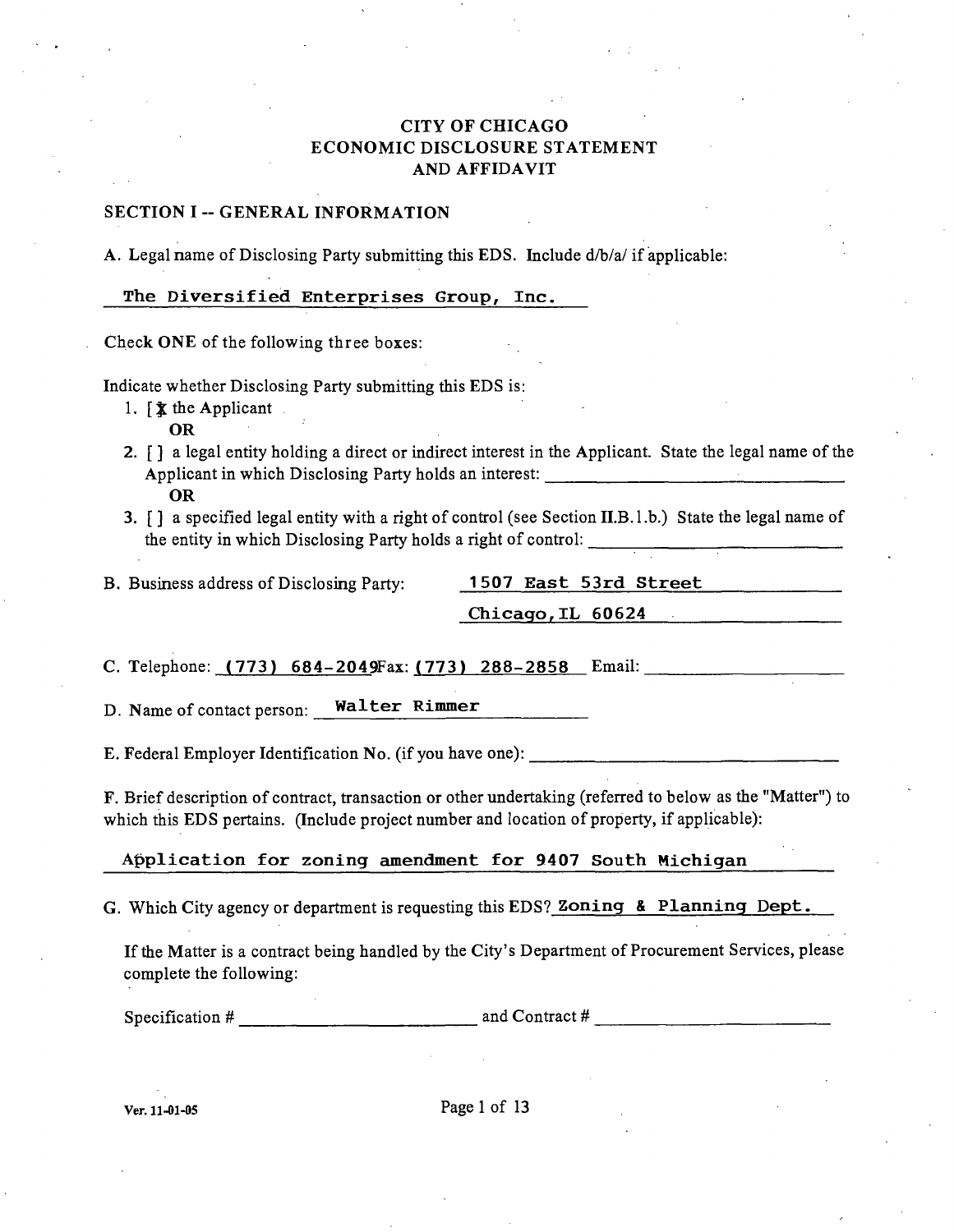#### **SECTION II -- DISCLOSURE OF OWNERSHIP INTERESTS**

## A. NATURE OF DISCLOSING PARTY

 $\ddot{\phantom{a}}$ 

| 1. Indicate the nature of the Disclosing Party: |                                                          |  |  |
|-------------------------------------------------|----------------------------------------------------------|--|--|
| [ ] Person                                      | [] Limited liability company*                            |  |  |
| [] Publicly registered business corporation     | [] Limited liability partnership*                        |  |  |
| [x] Privately held business corporation         | [] Joint venture*                                        |  |  |
| [] Sole proprietorship                          | [] Not-for-profit corporation                            |  |  |
| [] General partnership*                         | (Is the not-for-profit corporation also a $501(c)(3)$ )? |  |  |
| [] Limited partnership*                         | $\lceil$   Yes<br>$1\text{No}$                           |  |  |
| [ ] Trust                                       | [] Other (please specify)                                |  |  |
| * Note B.1.b below.                             |                                                          |  |  |

2. For legal entities, the state (or foreign country) of incorporation or organization, if applicable:

Illinois

3. For legal entities not organized in the State of Illinois: Has the organization registered to do business in the State of Illinois as a foreign entity?

 $[ ]$  Yes  $[ ]$  No  $[$   $]$  No  $[$   $]$  N/A

B. IF THE DISCLOSING PARTY IS A LEGAL ENTITY:

l.a. List below the full names and titles of all executive officers and all directors of the entity. For not-for-profit corporations, also list below all members, if any, which are legal entities. If there are no such members, write "no members." For trusts, estates or other similar entities, list below the legal titleholder(s).

| Name          | Title                                |
|---------------|--------------------------------------|
| Walter Rimmer | Sole shareholder, officer & director |

l.b. If you checked "General partnership," "Limited partnership," "Limited liability company," "Limited liability partnership" or "Joint venture" in response to Item A.l . above (Nature of Disclosing Party), list below the name and title of each general partner, managing member, manager or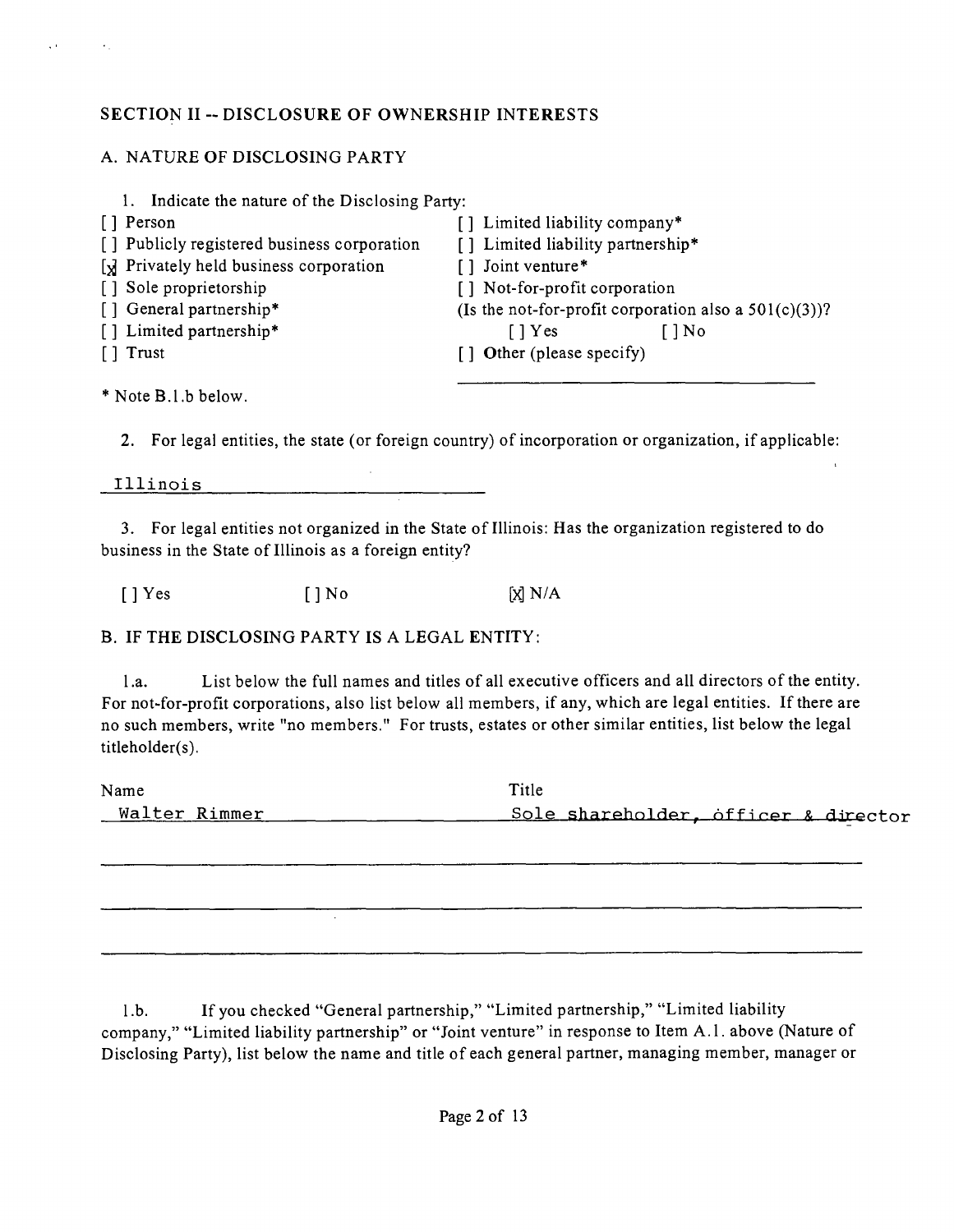any other person or entity that controls the day-to-day management of the Disclosing Party. NOTE: Each legal entity listed below must submit an EDS on its own behalf.

| Name $N/A$ | Title |  |
|------------|-------|--|
|            |       |  |
|            |       |  |

2. Please provide the following information concerning each person or entity having a direct or indirect beneficial interest (including ownership) in excess of 7.5% of the Disclosing Party. Examples of such an interest include shares in a corporation, partnership interest in a partnership or joint venture, interest of a member or manager in a limited liability company, or interest of a beneficiary of a trust, estate or other similar entity. If none, state "None." NOTE: Pursuant to Section 2-154-030 of the Municipal Code of Chicago ("Municipal Code"), the City may require any such additional information from any applicant which is reasonably intended to achieve full disclosure.

| Name |  | <b>Business Address</b> |                                            | Disclosing Party | Percentage Interest in the |
|------|--|-------------------------|--------------------------------------------|------------------|----------------------------|
|      |  |                         | Walter Rimmer 1507 E. 53rd St. Chicago. IL |                  | 100%                       |
|      |  |                         |                                            |                  |                            |
|      |  |                         |                                            |                  |                            |
|      |  |                         |                                            |                  |                            |
|      |  |                         |                                            |                  |                            |

#### **SECTION III -- BUSINESS RELATIONSHIPS WITH CITY ELECTED OFFICIALS**

Has the Disclosing Party had a "business relationship," as defined in Chapter 2-156 of the Municipal Code, with any City elected official in the 12 months before the date this EDS is signed?

 $[ ]$  Yes  $[ ]$  No

If yes, please identify below the name(s) of such City elected official(s) and describe such relationship(s):

#### **SECTION IV -- DISCLOSURE OF SUBCONTRACTORS AND OTHER RETAINED PARTIES**

The Disclosing Party must disclose the name and business address of each subcontractor, attorney, lobbyist, accountant, consultant and any other person or entity whom the Disclosing Party has retained or expects to retain in connection with the Matter, as well as the nature of the relationship, and the total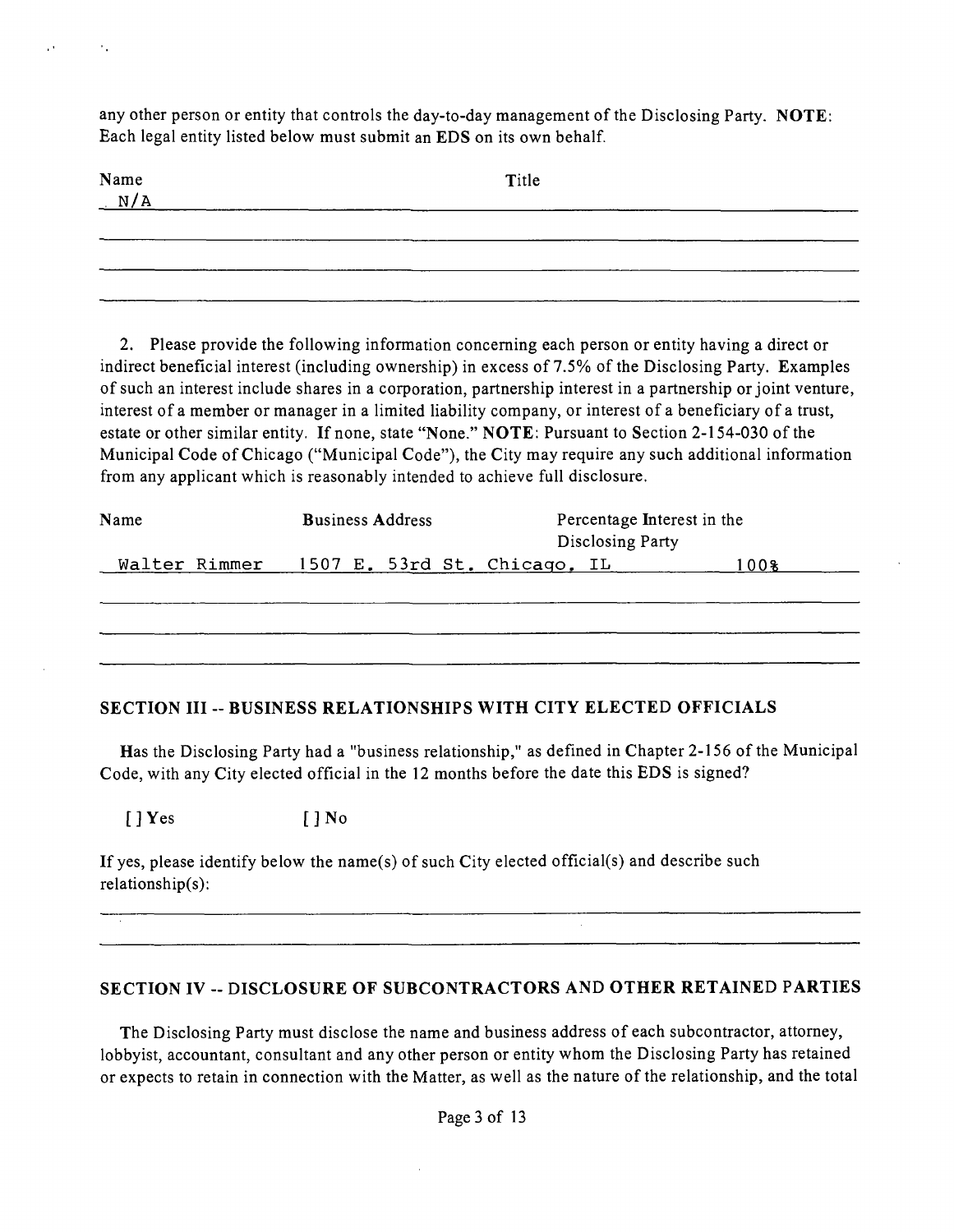amount of the fees paid or estimated to be paid. The Disclosing Party is not required to disclose employees who are paid solely through the Disclosing Party's regular payroll.

"Lobbyist" means any person or entity who undertakes to influence any legislative or administrative action on behalf of any person or entity other than: (1) a not-for-profit entity, on an unpaid basis, or (2) himself. "Lobbyist" also means any person or entity any part of whose duties as an employee of another includes undertaking to influence any legislative or administrative action.

If the Disclosing Party is uncertain whether a disclosure is required under this Section, the Disclosing Party must either ask the City whether disclosure is required or make the disclosure.

| Name<br>(indicate whether)<br>retained or anticipated<br>to be retained) | <b>Business</b><br>Address | Relationship to Disclosing Party<br>(subcontractor, attorney,<br>lobbyist, etc.) | Fees<br>(indicate whether)<br>paid or estimated) |
|--------------------------------------------------------------------------|----------------------------|----------------------------------------------------------------------------------|--------------------------------------------------|
| Timothy L. Rowells                                                       |                            | Attorney                                                                         | \$2.000 est.                                     |
| 35 E. Wacker Drive                                                       |                            |                                                                                  |                                                  |
| Chicago, IL $60601$                                                      |                            |                                                                                  |                                                  |

(Add sheets if necessary)

 $\sim$ 

[ ] Check here if the Disclosing party has not retained, nor expects to retain, any such persons or entities.

#### **SECTION V - CERTIFICATIONS**

#### A. COURT-ORDERED CHILD SUPPORT COMPLIANCE

Under Municipal Code Section 2-92-415, substantial owners of business entities that contract with the City must remain in compliance with their child support obligations throughout the term of the contract.

Has any person who directly or indirectly owns 10% or more of the Disclosing Party been declared in arrearage on any child support obligations by any Illinois court of competent jurisdiction?

[ ] Yes [X] No [ ] No person owns 10% or more of the Disclosing Party.

If "Yes," has the person entered into a court-approved agreement for payment of all support owed and is the person in compliance with that agreement?

 $[$  ] Yes  $[$  ] No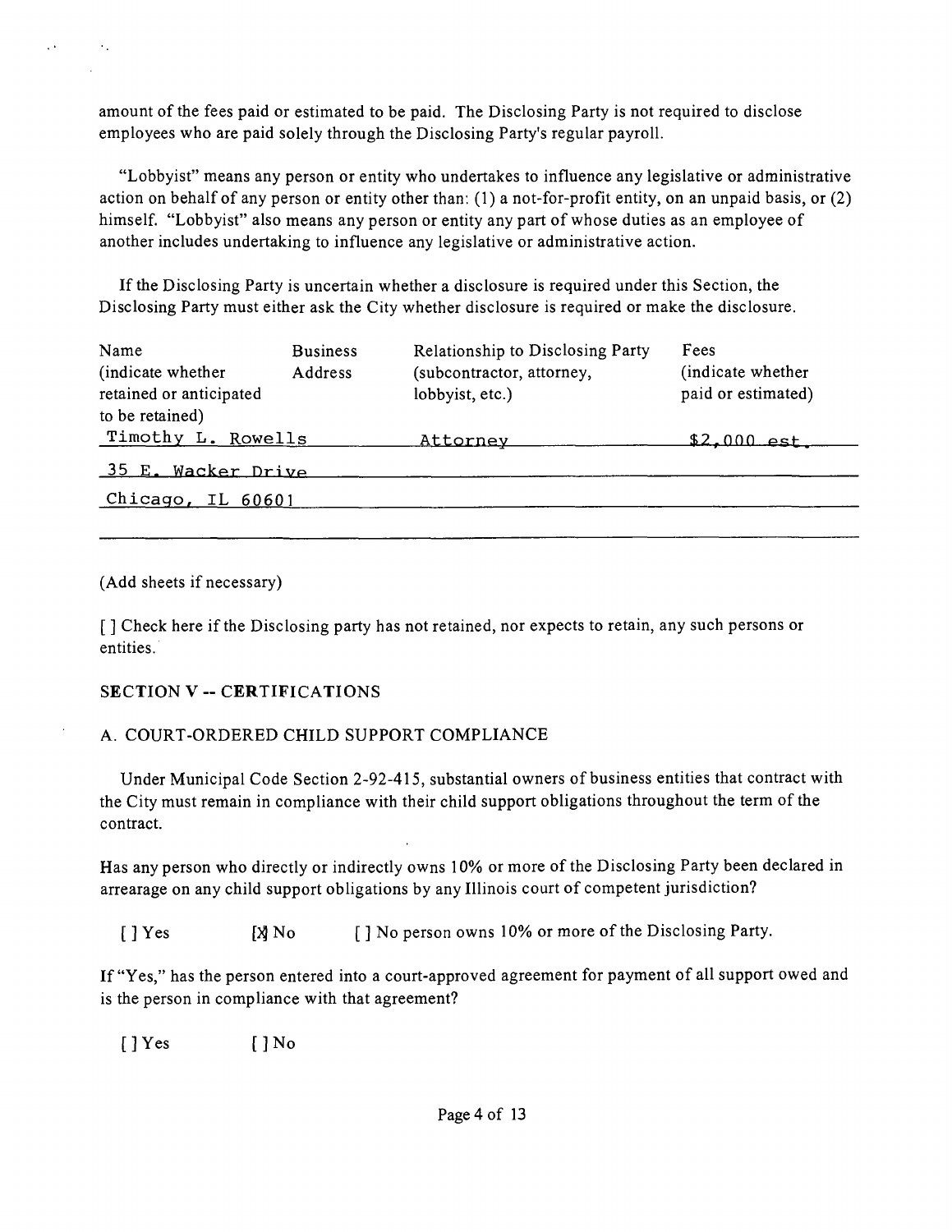#### B. FURTHER CERTIFICATIONS

 $\sim$   $\sim$ 

 $\sim$ 

1. The Disclosing Party and, if the Disclosing Party is a legal entity, all of those persons or entities identified in Section II.B.l. of this EDS:

- a. are not presently debarred, suspended, proposed for debarment, declared ineligible or voluntarily excluded from any transactions by any federal, state or local unit of government;
- b. have not, within a five-year period preceding the date of this EDS, been convicted of a criminal offense, adjudged guilty, or had a civil judgment rendered against them in connection with: obtaining, attempting to obtain, or performing a public (federal, state or local) transaction or contract under a public transaction; a violation of federal or state antitrust statutes; fraud; embezzlement; theft; forgery; bribery; falsification or destruction of records; making false statements; or receiving stolen property;
- c. are not presently indicted for or otherwise criminally or civilly charged by a governmental entity (federal, state or local) with commission of any of the offenses enumerated in clause B.l.b. of this Section V;
- d. have not, within a five-year period preceding the date of this EDS, had one or more public transactions (federal, state or local) terminated for cause or default; and
- e. have not, within a five-year period preceding the date of this EDS, been convicted, adjudged guilty, or found liable in a civil proceeding, or in any criminal or civil action, including actions concerning environmental violations, instituted by the City or by the federal government, any state, or any other unit of local government.
- 2. The certifications in subparts 2, 3 and 4 concem:
- the Disclosing Party;

• any "Applicable Party" (meaning any party participating in the performance of the Matter, including but not limited to any persons or legal entities disclosed under Section IV, "Disclosure of Subcontractors and Other Retained Parties");

• any "Affiliated Entity" (meaning a person or entity that, directly or indirectly: controls the Disclosing Party, is controlled by the Disclosing Party, or is, with the Disclosing Party, under common control of another person or entity. Indicia of control include, without limitation: interlocking management or ownership; identity of interests among family members, shared facilities and equipment; common use of employees; or organization of a business entity following the ineligibility of a business entity to do business with federal or state or local government, including the City, using substantially the same management, ownership, or principals as the ineligible enthy); with respect to Applicable Parties, the term Affiliated Entity means a person or entity that directly or indirectly controls the Applicable Party, is controlled by it, or, with the Applicable Party, is under common control of another person or entity;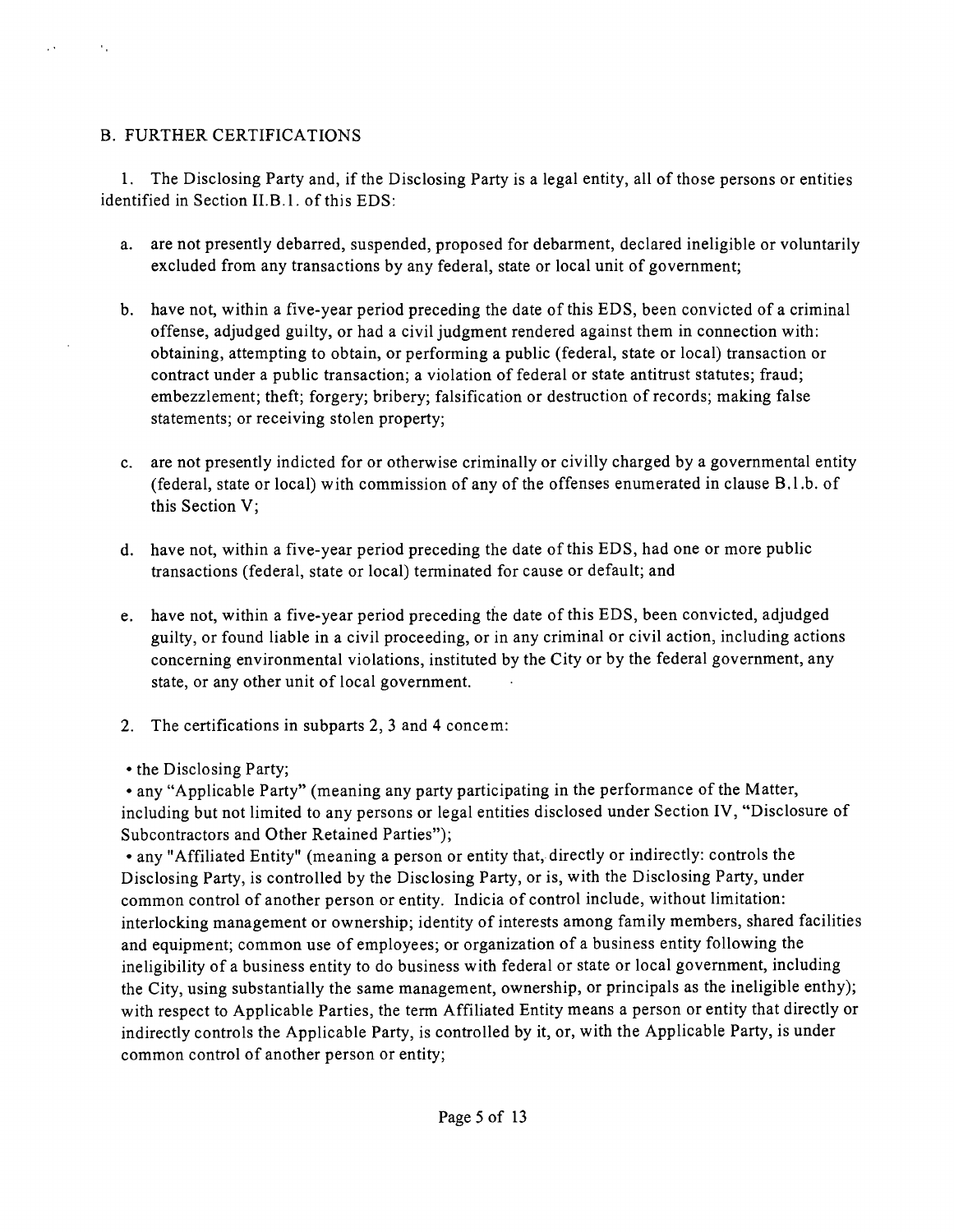• any responsible official of the Disclosing Party, any Applicable Party or any Affiliated Entity or any other official, agent or employee of the Disclosing Party, any Applicable Party or any Affiliated Entity, acting pursuant to the direction or authorization of a responsible official of the Disclosing Party, any Applicable Party or any Affiliated Entity (collectively "Agents").

уý.

 $\sim 10$ 

Neither the Disclosing Party, nor any Applicable Party, nor any Affiliated Entity of either the Disclosing Party or any Applicable Party nor any Agents have, during the five years before the date this EDS is signed, or, with respect to an Applicable Party, an Affiliated Entity, or an Affiliated Entity of an Applicable Party during the five years before the date of such Applicable Party's or Affiliated Entity's contract or engagement in connection with the Matter:

- a. bribed or attempted to bribe, or been convicted or adjudged guilty of bribery or attempting to bribe, a public officer or employee of the City, the State of Illinois, or any agency of the federal government or of any state or local government in the United States of America, in that officer's or employee's official capacity;
- b. agreed or colluded with other bidders or prospective bidders, or been a party to any such agreement, or been convicted or adjudged guilty of agreement or collusion among bidders or prospective bidders, in restraint of freedom of competition by agreement to bid a fixed price or otherwise; or
- c, made an admission of such conduct described in a. or b. above that is a matter of record, but have not been prosecuted for such conduct; or
- d, violated the provisions of Municipal Code Section 2-92-610 (Living Wage Ordinance).

3. Neither the Disclosing Party, Affiliated Entity or Applicable Party, or any of their employees, officials, agents or partners, is barred from contracting with any unit of state or local government as a result of engaging in or being convicted of (1) bid-rigging in violation of 720 ILCS 5/33E-3; (2) bid-rotating in violation of 720 ILCS 5/33E-4; or (3) any similar offense of any state or of the United States of America that contains the same elements as the offense of bid-rigging or bid-rotating.

4. Neither the Disclosing Party nor any Affiliated Entity is listed on any of the following lists maintained by the Office of Foreign Assets Control of the U.S. Department of the Treasury or the Bureau of Industry and Security of the U.S. Department of Commerce or their successors: the Specially Designated Nationals List, the Denied Persons List, the Unverified List, the Entity List and the Debarred List.

5. The Disclosing Party understands and shall comply with (1) the applicable requirements of the Governmental Ethics Ordinance of the City, Title 2, Chapter 2-156 of the Municipal Code; and (2) all the applicable provisions of Chapter 2-56 of the Municipal Code (Office of the Inspector General).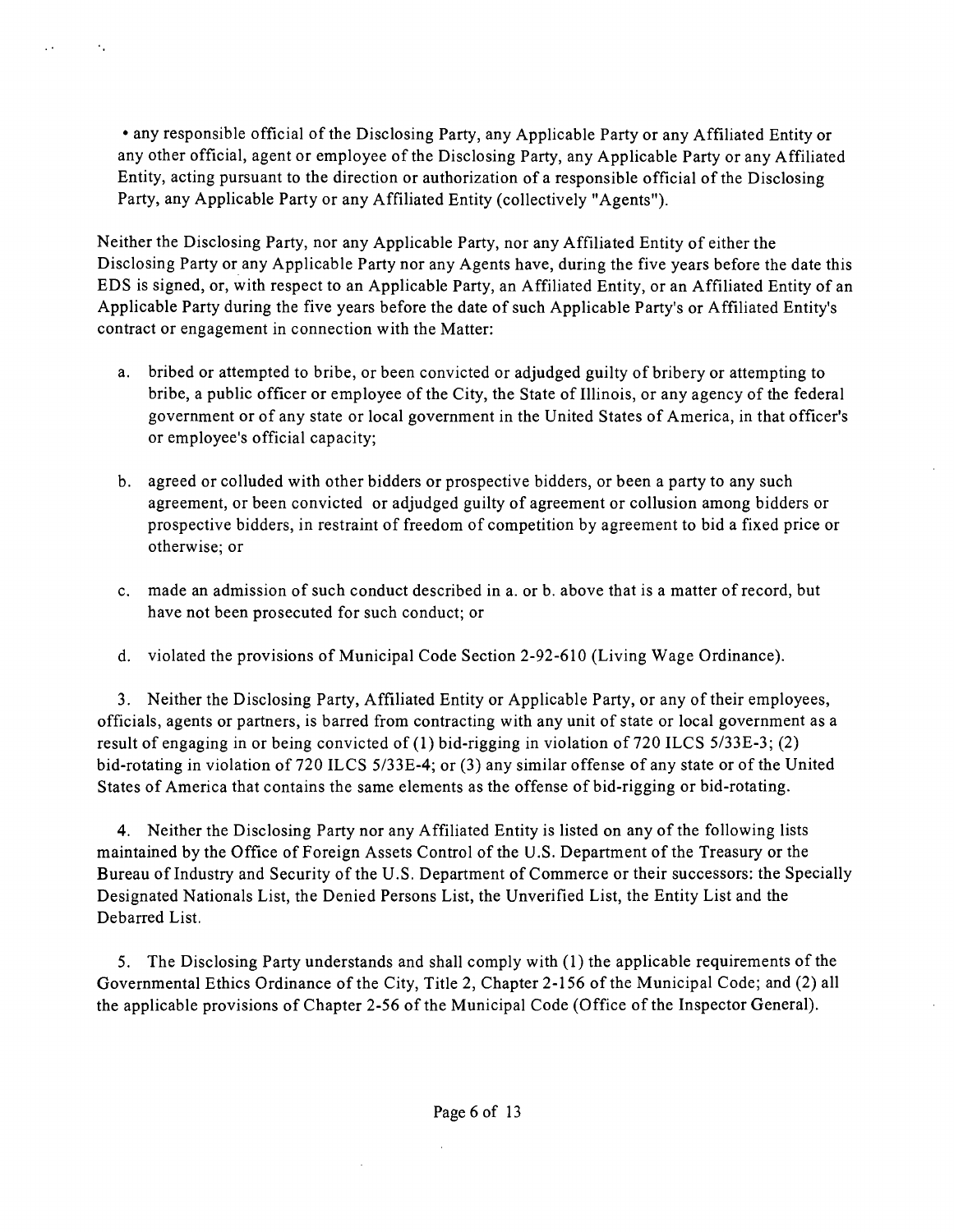6. If the Disclosing Party is unable to certify to any of the above statements in this Part B (Further Certifications), the Disclosing Party must explain below:

If the letters "NA," the word "None," or no response appears on the lines above, it will be conclusively presumed that the Disclosing Party certified to the above statements.

## C. CERTIFICATION OF STATUS AS FINANCIAL INSTITUTION

For purposes of this Part C, under Municipal Code Section 2-32-455(b), the term "financial institution" means a bank, savings and loan association, thrift, credit union, mortgage banker, mortgage broker, trust company, savings bank, investment bank, securhies broker, municipal securities broker, securities dealer, municipal securities dealer, securities underwriter, municipal securities underwriter, investment trust, venture capital company, bank holding company, financial services holding company, or any licensee under the Consumer Installment Loan Act, the Sales Finance Agency Act, or the Residential Mortgage Licensing Act. However, "financial institution" specifically shall not include any entity whose predominant business is the providing of tax deferred, defined contribution, pension plans to public employees in accordance with Sections 403(b) and 457 of the Internal Revenue Code. (Additional definitions may be found in Municipal Code Section 2-32-455(b).)

## 1. CERTIFICATION

The Disclosing Party certifies that the Disclosing Party (check one)

 $\left[\begin{array}{ccc} 1 & \text{is} \\ \end{array}\right]$  is not

a "financial institution" as defined in Section 2-32-455(b) of the Municipal Code.

2. If the Disclosing Party IS a financial institution, then the Disclosing Party pledges:

"We are not and will not become a predatory lender as defined in Chapter 2-32 of the Municipal Code. We further pledge that none of our affiliates is, and none of them will become, a predatory lender as defined in Chapter 2-32 of the Municipal Code. We understand that becoming a predatory lender or becoming an affiliate of a predatory lender may result in the loss of the privilege of doing business with the City."

If the Disclosing Party is unable to make this pledge because it or any of its affiliates (as defined in Section 2-32-455(b) of the Municipal Code) is a predatory lender within the meaning of Chapter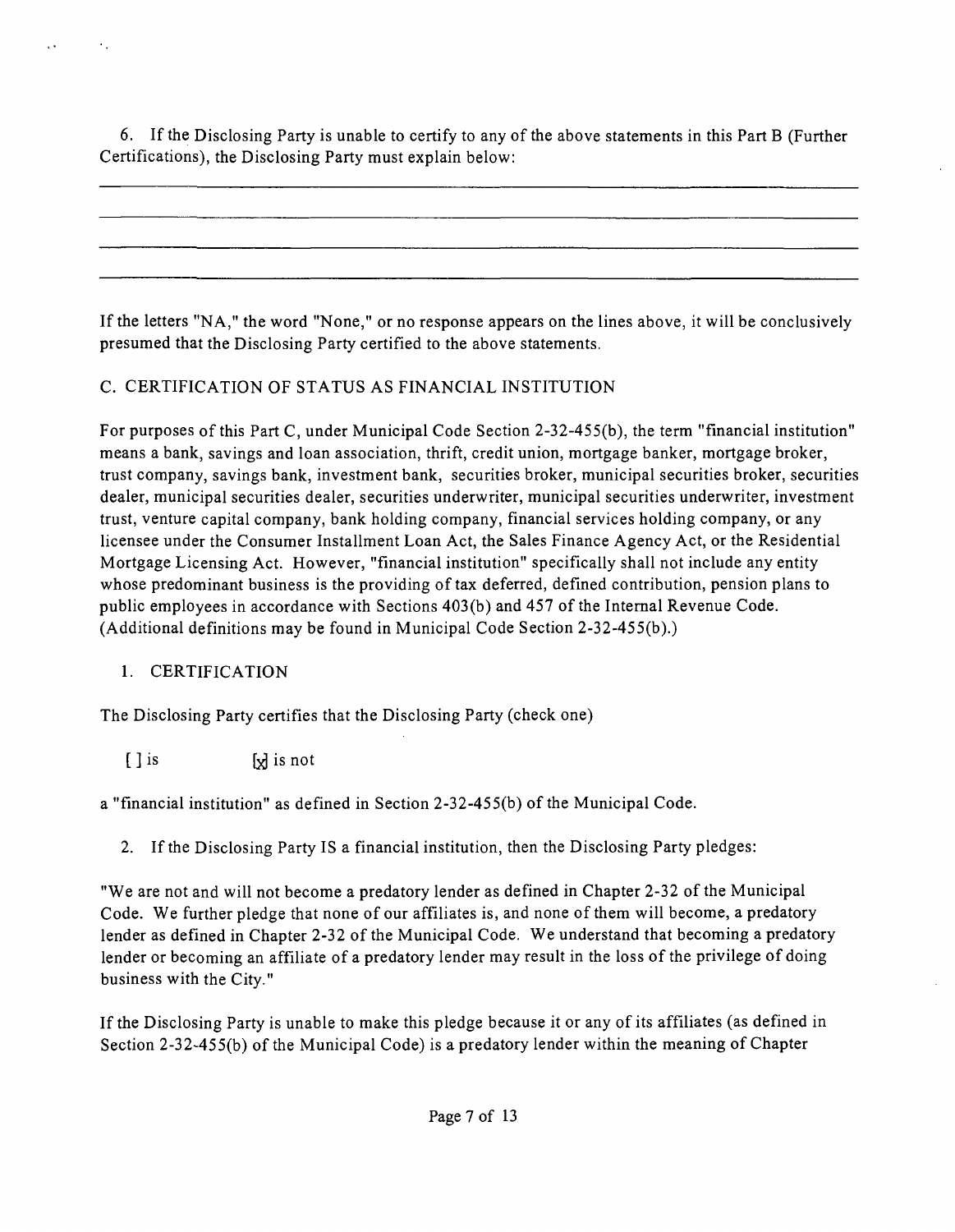2-32 of the Municipal Code, explain here (attach additional pages if necessary);

If the letters "NA," the word "None," or no response appears on the lines above, it will be conclusively presumed that the Disclosing Party certified to the above statements.

D. CERTIFICATION REGARDING INTEREST IN CITY BUSINESS

Any words or terms that are defined in Chapter 2-156 of the Municipal Code have the same meanings when used in this Part D.

1. In accordance with Section 2-156-110 of the Municipal Code: Does any official or employee of the City have a financial interest in his or her own name or in the name of any other person or entity in the Matter?

 $\left[\begin{array}{ccc} \end{array}\right]$  Yes  $\left[\begin{array}{ccc} \end{array}\right]$  No

NOTE: If you checked "Yes" to Item D.I., proceed to Items D.2. and D.3. If you checked "No" to Item D.I., proceed to Part E.

2. Unless sold pursuant to a process of competitive bidding, or otherwise permitted, no City elected official or employee shall have a financial interest in his or her own name or in the name of any other person or entity in the purchase of any property that (i) belongs to the City, or (ii) is sold for taxes or assessments, or (iii) is sold by virme of legal process at the suit of the City (collectively, "City Property Sale"). Compensation for property taken pursuant to the City's eminent domain power does not constitute a financial interest within the meaning of this Part D,

Does the Matter involve a City Property Sale?

 $[$   $]$   $Y$ es  $\lbrack$   $\lbrack$   $\rbrack$   $\lbrack$   $\lbrack$   $\lbrack$   $\lbrack$   $\rbrack$   $\lbrack$   $\lbrack$   $\rbrack$   $\lbrack$   $\lbrack$   $\rbrack$   $\lbrack$   $\lbrack$   $\rbrack$   $\rbrack$   $\lbrack$   $\lbrack$   $\rbrack$   $\rbrack$   $\lbrack$   $\rbrack$   $\rbrack$   $\rbrack$   $\rbrack$   $\rbrack$   $\rbrack$   $\rbrack$   $\rbrack$   $\rbrack$ 

3. If you checked "Yes" to Item D.I., provide the names and business addresses of the City officials or employees having such interest and identify the nature of such interest:

| Name | <b>Business Address</b> | Nature of Interest |
|------|-------------------------|--------------------|
|      |                         |                    |
|      |                         |                    |

4. The Disclosing Party further certifies that no prohibited financial interest in the Matter will be acquired by any City official or employee.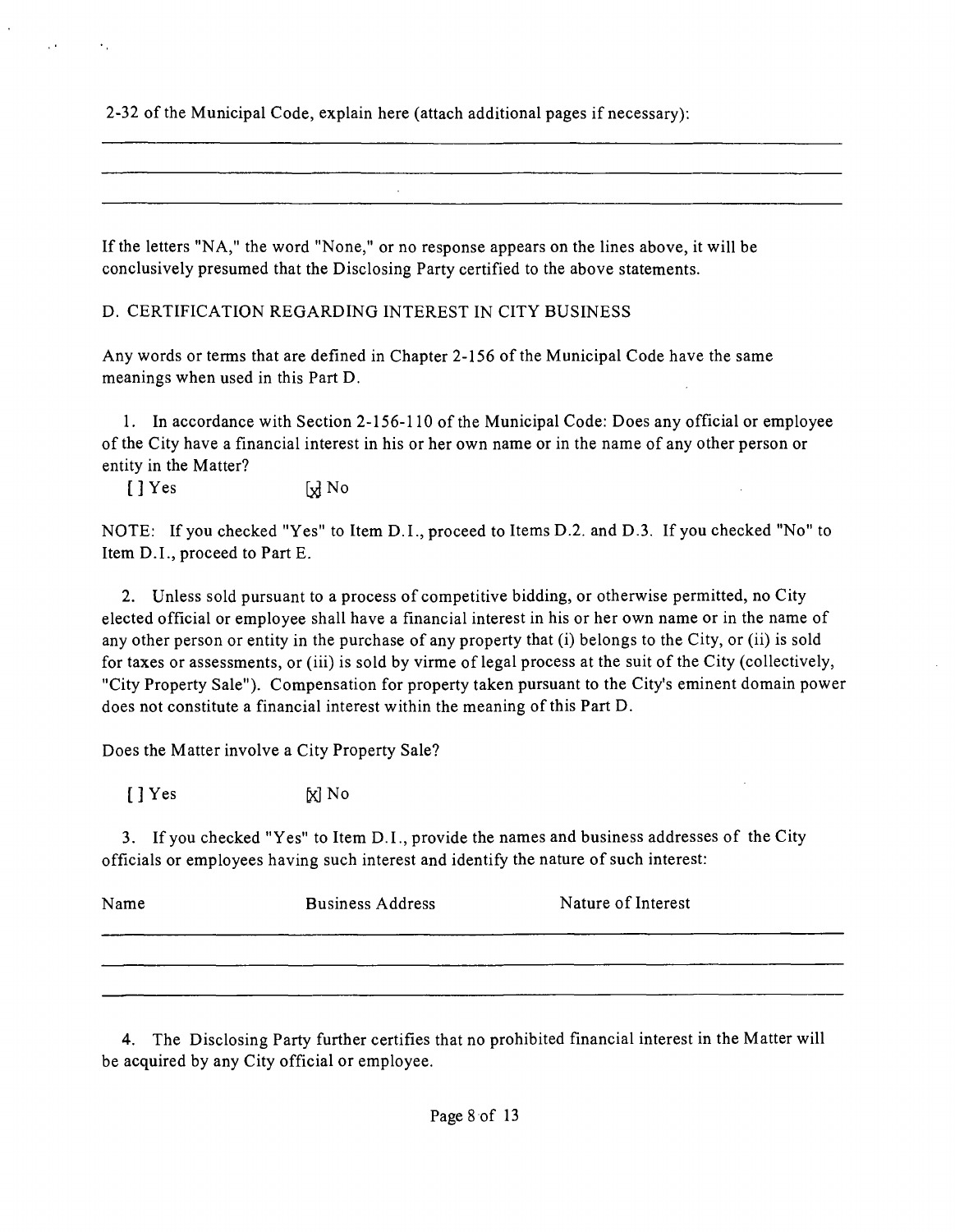## E. CERTIFICATION REGARDING SLAVERY ERA BUSINESS

 $\mathcal{A}_{\mathcal{A}}$ 

The Disclosing Party has searched any and all records of the Disclosing Party and any and all predecessor entities for records of investments or profits from slavery, the slave industry, or slaveholder insurance policies from the slavery era (including insurance policies issued to slaveholders that provided coverage for damage to or injury or death of their slaves) and has disclosed in this EDS any and all such records to the City. In addition, the Disclosing Party must disclose the names of any and all slaves or slaveholders described in those records. Failure to comply with these disclosure requirements may make the Matter to which this EDS pertains voidable by the City.

Please check either 1. or 2. below. If the Disclosing Party checks 2., the Disclosing Party must disclose below or in an attachment to this EDS all requisite information as set forth in that paragraph 2.

 $X$  1. The Disclosing Party verifies that (a) the Disclosing Party has searched any and all records of the Disclosing Party and any and all predecessor entities for records of investments or profits from slavery, the slave industry, or slaveholder insurance policies, and (b) the Disclosing Party has found no records of investments or profits from slavery, the slave industry, or slaveholder insurance policies and no records of names of any slaves or slaveholders.

2. The Disclosing Party verifies that, as a result of conducting the search in step 1(a) above, the Disclosing Party has found records relating to investments or profits from slavery, the slave industry, or slaveholder insurance policies and/or the names of any slaves or slaveholders. The Disclosing Party verifies that the following constitutes full disclosure of all such records:

## **SECTION VI -. CERTIFICATIONS FOR FEDERALLY-FUNDED MATTERS**

NOTE: If the Matter is federally funded, complete this Section VI. If the Matter is not federally funded, proceed to Section VII.

## A. CERTIFICATION REGARDING LOBBYING

1. List below the names of all persons or entities registered under the federal Lobbying Disclosure Act of 1995 who have made lobbying contacts on behalf of the Disclosing Party with respect to the Matter: (Begin list here, add sheets as necessary): None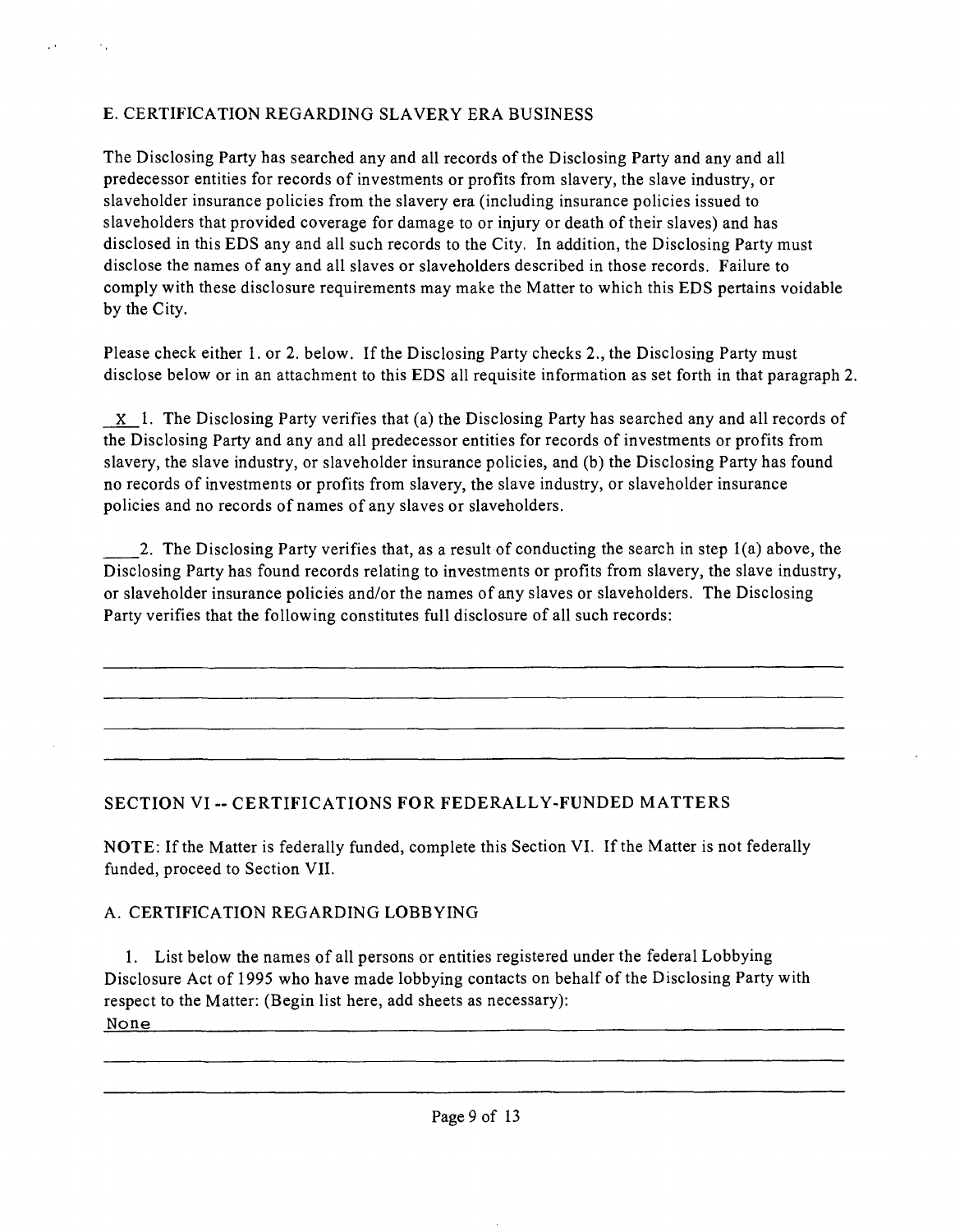(If no explanation appears or begins on the lines above, or if the letters "NA" or if the word "None" appear, it will be conclusively presumed that the Disclosing Party means that NO persons or entities registered under the Lobbying Disclosure Act of 1995 have made lobbying contacts on behalf of the Disclosing Party with respect to the Matter.)

y v

 $\mathcal{A}_{\mathcal{A}}$ 

2. The Disclosing Party has not spent and will not expend any federally appropriated funds to pay any person or entity listed in Paragraph A.l . above for his or her lobbying activities or to pay any person or entity to influence or attempt to influence an officer or employee of any agency, as defined by applicable federal law, a member of Congress, an officer or employee of Congress, or an employee of a member of Congress, in connection with the award of any federally funded contract, making any federally funded grant or loan, entering into any cooperative agreement, or to extend, continue, renew, amend, or modify any federally funded contract, grant, loan, or cooperative agreement.

3. The Disclosing Party will submit an updated certification at the end of each calendar quarter in which there occurs any event that materially affects the accuracy of the statements and information set forth in paragraphs A.1. and A.2. above.

If the Matter is federally funded and any funds other than federally appropriated funds have been or will be paid to any person or entity for influencing or attempting to influence an officer or employee of any agency (as defined by applicable federal law), a member of Congress, an officer or employee of Congress, or an employee of a member of Congress in connection with the Matter, the Disclosing Party must complete and submit Standard Form-LLL, "Disclosure Form to Report Lobbying," in accordance with its instructions. The form may be obtained online from the federal Office of Management and Budget (OMB) web site at http://www.whitehouse.gov/omb/grants/sflllin.pdf, linked on the page http://www.whitehouse.gov/omb/grants/grants\_forms.html.

4. The Disclosing Party certifies that either: (i) it is not an organization described in section 501(c)(4) of the Internal Revenue Code of 1986; or (ii) it is an organization described in section 501(c)(4) of the Internal Revenue Code of 1986 but has not engaged and will not engage in "Lobbying Activities".

5. If the Disclosing Party is the Applicant, the Disclosing Party must obtain certifications equal in form and substance to paragraphs A.l . through A.4. above from all subcontractors before it awards any subcontract and the Disclosing Party must maintain all such subcontractors' certifications for the duration of the Matter and must make such certifications promptly available to the City upon request.

## B. CERTIFICATION REGARDING EQUAL EMPLOYMENT OPPORTUNITY

If the Matter is federally funded, federal regulations require the Applicant and all proposed subcontractors to submit the following information with their bids or in writing at the outset of negotiations.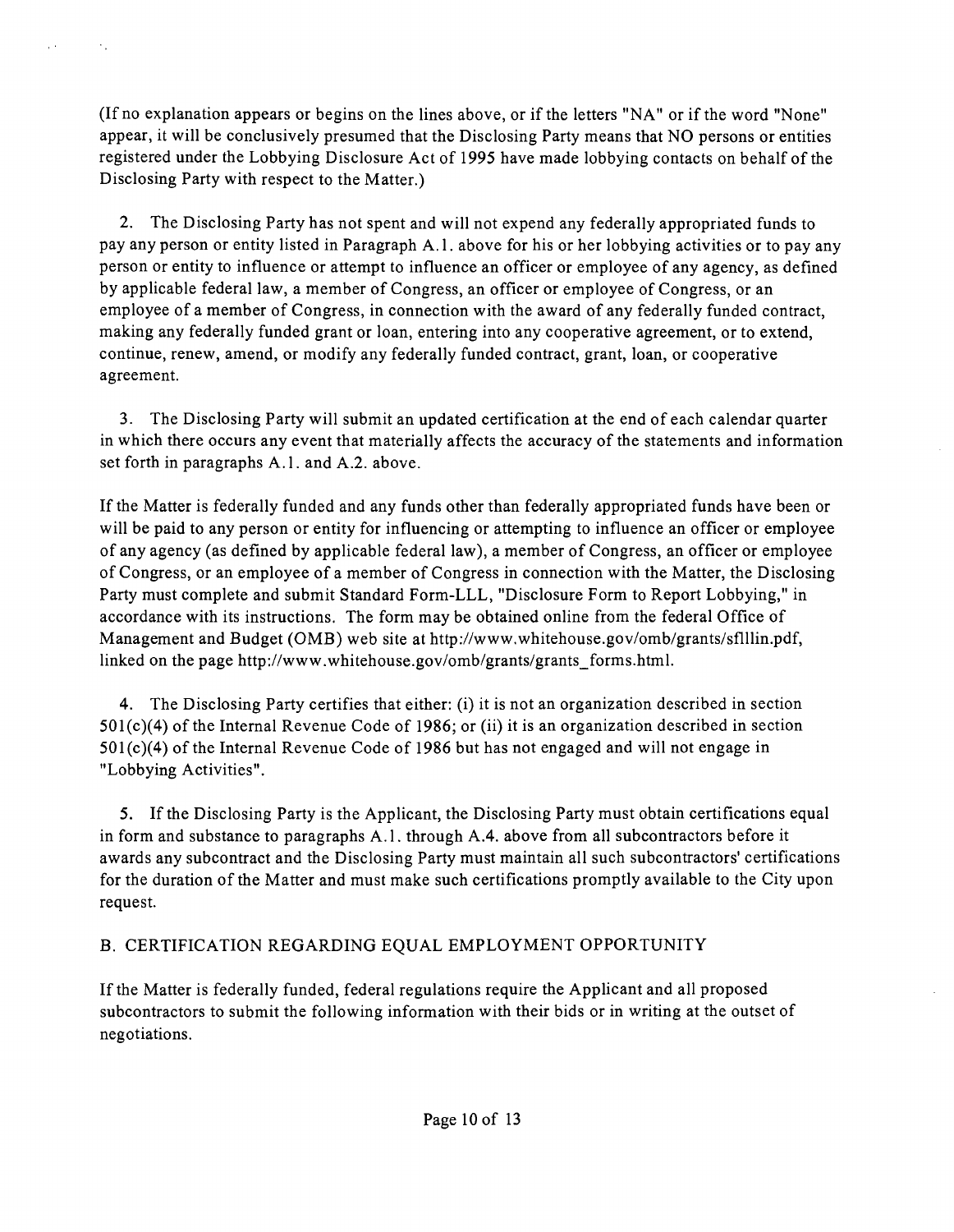Is the Disclosing Party the Applicant?  $N/A$ 

 $[$   $]$  Yes  $[$   $]$  No

If "Yes," answer the three questions below;

1. Have you developed and do you have on file affirmative action programs pursuant to applicable federal regulations? (See 41 CFR Part 60-2.)

 $[ ] Yes$   $[ ] No$ 

2. Have you filed with the Joint Reporting Committee, the Director of the Office of Federal Contract Compliance Programs, or the Equal Employment Opportunity Commission all reports due under the applicable filing requirements?

[ ] Yes [ ] No

3. Have you participated in any previous contracts or subcontracts subject to the equal opportunity clause?

 $[ ] Yes$   $] No$ 

If you checked "No" to question 1. or 2. above, please provide an explanation:

**SECTION VII -- ACKNOWLEDGMENTS, CONTRACT INCORPORATION, COMPLIANCE, PENALTIES, DISCLOSURE** 

The Disclosing Party understands and agrees that;

A. By completing and filing this EDS, the Disclosing Party acknowledges and agrees, on behalf of itself and the persons or entities named in this EDS, that the City may invesfigate the creditworthiness of some or all of the persons or entities named in this EDS.

B. The certificafions, disclosures, and acknowledgments contained in this EDS will become part of any contract or other agreement between the Applicant and the City in connection with the Matter, whether procurement. City assistance, or other City action, and are material inducements to the City's execution of any contract or taking other action with respect to the Matter. The Disclosing Party understands that it must comply with all statutes, ordinances, and regulations on which this EDS is based.

C. The City's Governmental Ethics and Campaign Financing Ordinances, Chapters 2-156 and 2-164 of the Municipal Code, impose certain duties and obligations on persons or entides seeking City contracts, work, business, or transactions. The full text of these ordinances and a training program is available on line at www.citvofchicago.org/Ethics, and may also be obtained from the City's Board of Ethics, 740 N. Sedgwick St., Suite 500, Chicago, IL 60610, (312) 744-9660. The Disclosing Party must comply fully with the applicable ordinances.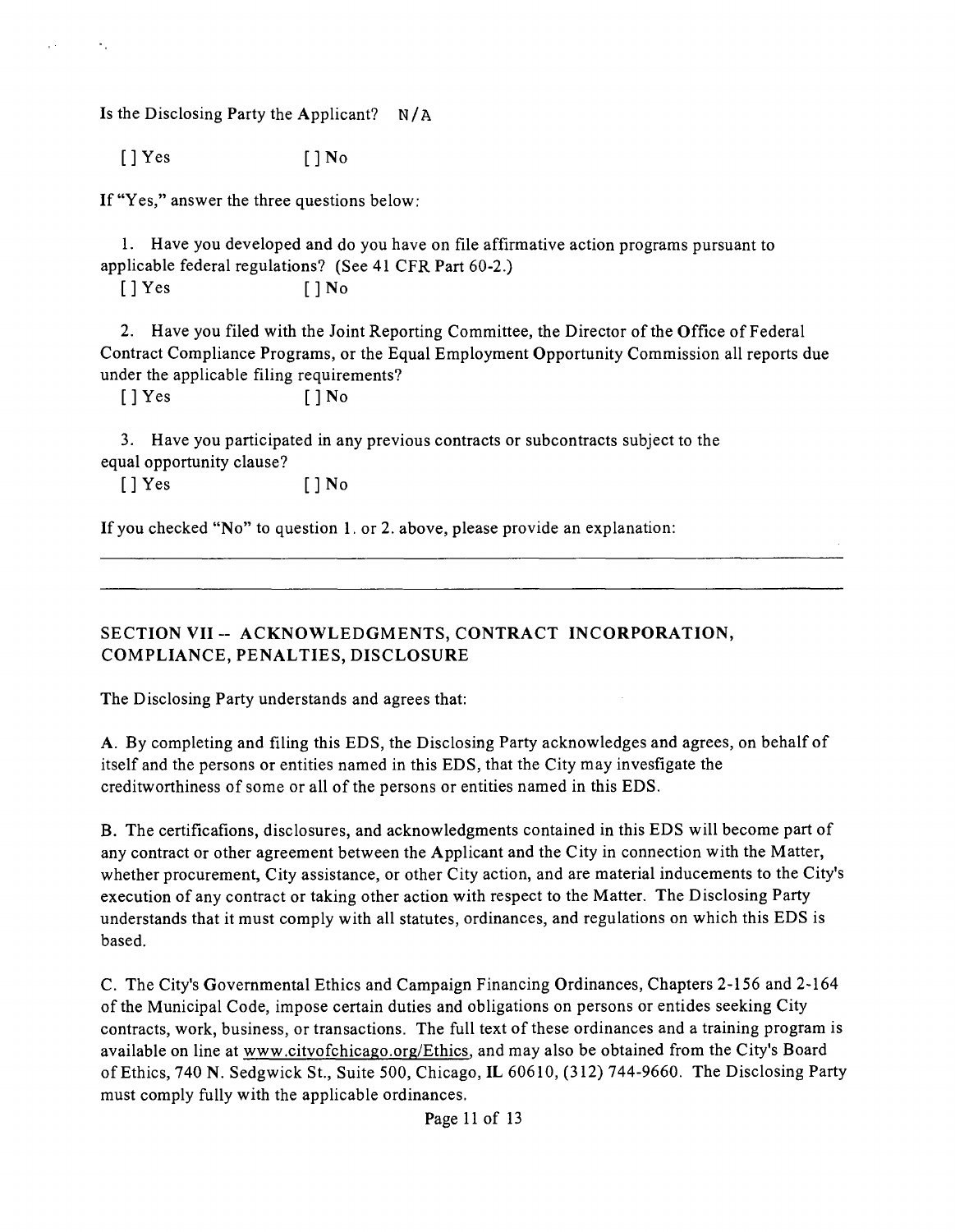D. If the City determines that any information provided in this EDS is false, incomplete or inaccurate, any contract or other agreement in connection with which it is submitted may be rescinded or be void or voidable, and the City may pursue any remedies under the contract or agreement (if not rescinded, void or voidable), at law, or in equity, including terminating the Disclosing Party's participation in the Matter and/or declining to allow the Disclosing Party to participate in other transactions with the City. Remedies at law for a false statement of material fact may include incarceration and an award to the City of treble damages.

E. It is the City's policy to make this document available to the public on its Internet site and/or upon request. Some or all of the information provided on this EDS and any attachments to this EDS may be made available to the public on the Internet, in response to a Freedom of Information Act request, or otherwise. By completing and signing this EDS, the Disclosing Party waives and releases any possible rights or claims which it may have against the City in connection with the public release of information contained in this EDS and also authorizes the City to verify the accuracy of any information submitted in this EDS.

F. The information provided in this EDS must be kept current. In the event of changes, the Disclosing Party must supplement this EDS up to the time the City takes action on the Matter. If the Matter is a contract being handled by the City's Department of Procurement Services, the Disclosing Party must update this EDS as the contract requires.

The Disclosing Party represents and warrants that:

 $\mathcal{N}_\text{c}$ 

 $\ddot{\phantom{a}}$ 

G. The Disclosing Party has not withheld or reserved any disclosures as to economic interests in the Disclosing Party, or as to the Matter, or any information, data or plan as to the intended use or purpose for which the Applicant seeks City Council or other City agency action.

For purposes of the certifications in H.1. and H.2. below, the term "affiliate" means any person or entity that, directly or indirectly: controls the Disclosing Party, is controlled by the Disclosing Party, or is, with the Disclosing Party, under common control of another person or entity. Indicia of control include, without limitation: interlocking management or ownership; identity of interests among family members; shared facilities and equipment; common use of employees; or organization of a business entity following the ineligibility of a business entity to do business with the federal government or a state or local government, including the City, using substantially the same management, ownership, or principals as the ineligible entity.

H.1. The Disclosing Party is not delinquent in the payment of any tax administered by the Illinois Department of Revenue, nor are the Disclosing Party or its affiliates delinquent in paying any fine, fee, tax or other charge owed to the City. This includes, but is not limited to, all water charges, sewer charges, license fees, parking tickets, property taxes or sales taxes.

H.2 If the Disclosing Party is the Applicant, the Disclosing Party and its affiliates will not use, nor permit their subcontractors to use, any facility on the U.S. EPA's List of Violating Facilities in connection with the Matter for the duration of time that such facility remains on the list.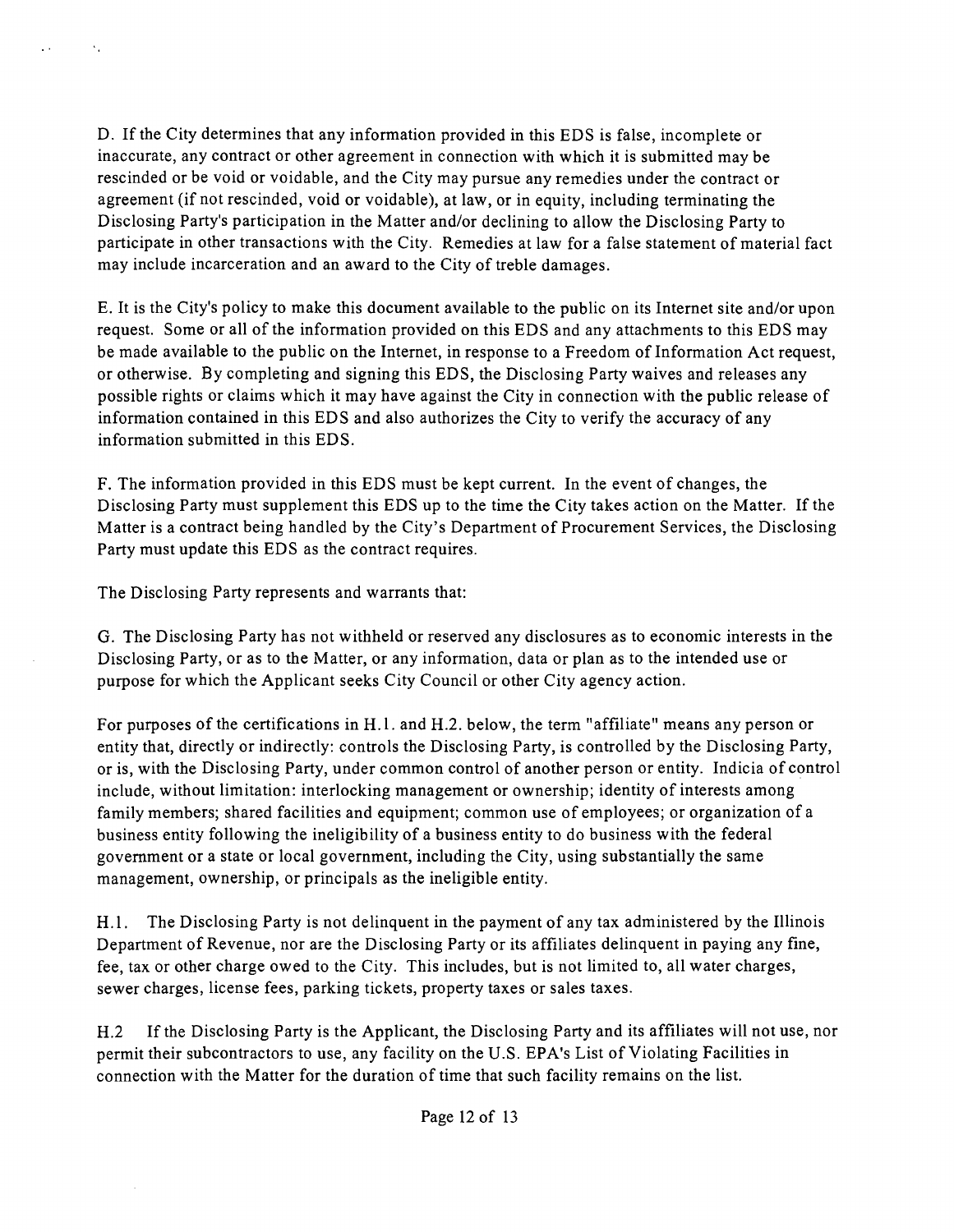H.3 If the Disclosing Party is the Applicant, the Disclosing Party will obtain from any contractors/subcontractors hired or to be hired in connection with the Matter certifications equal in form and substance to those in H.l . and H.2. above and will not, without the prior written consent of the City, use any such contractor/subcontractor that does not provide such certifications or that the Disclosing Party has reason to believe has not provided or cannot provide truthful certifications.

NOTE: If the Disclosing Party cannot certify as to any of the items in H.1., H.2. or H.3. above, an explanatory statement must be attached to this EDS.

#### **CERTIFICATION**

Under penalty of perjury, the person signing below:  $(I)$  warrants that he/she is authorized to execute this EDS on behalf of the Disclosing Party, and (2) warrants that all certifications and statements contained in this EDS are true, accurate and complete as of the date furnished to the City.

The Diversified Enterprises Group, Inc. (Print or type name of Disclosing Party)

Date:  $j\bar{0} - 13 - 20/\bar{0}$ 

By:

(sign here)

Walter Rimmer (Print or type name of person signing)

Director (Print or type title of person signing)

| Signed and sworn to before me on (date) $10-13-10$ |                | by Watter Kimmar |  |
|----------------------------------------------------|----------------|------------------|--|
| County, Illinois<br><sup>at</sup> Cook             | (state).       |                  |  |
|                                                    | Notary Public. |                  |  |





Page 13 of 13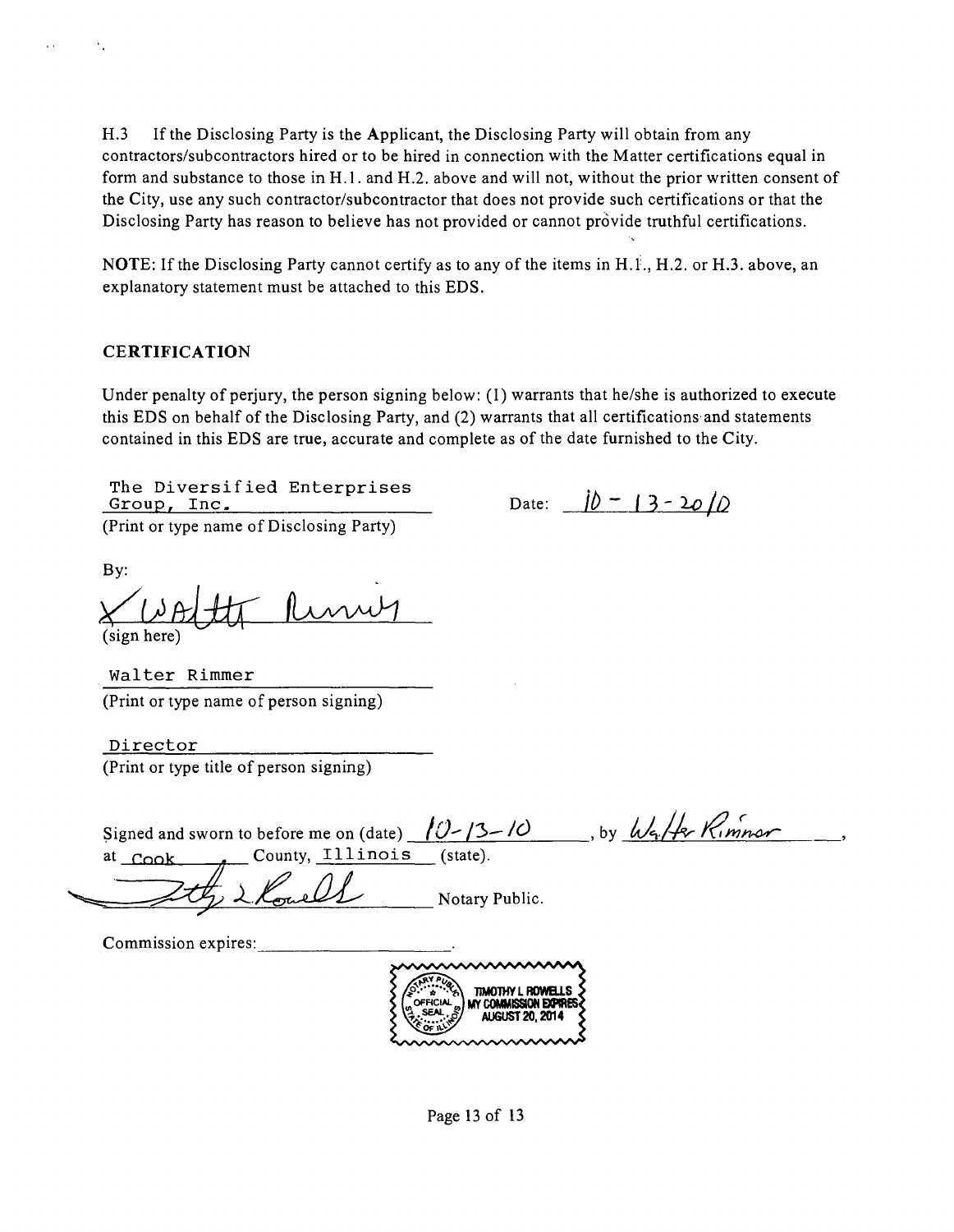#### **CITY OF CHICAGO ECONOMIC DISCLOSURE STATEMENT AND AFFIDAVIT APPENDIX A**

#### **FAMILIAL RELATIONSHIPS WITH ELECTED CITY OFFICIALS AND DEPARTMENT HEADS**

**This Appendix is to be completed only by (a) the Applicant, and (b) any legal entity which has a direct ownership interest in the Applicant exceeding 7.5 percent. It is not to be completed by any legal entity which has only an indirect ownership interest in the Applicant.** 

Under Municipal Code Section 2-154-015, the Disclosing Party must disclose whether such Disclosing Party or any "Applicable Party" or any Spouse or Domestic Partner thereof currently has a "familial relationship" with any elected city official or department head. A "familial relationship" exists if, as of the date this EDS is signed, the Disclosing Party or any "Applicable Party" or any Spouse or Domestic Partner thereof is related, by blood or adoption, to the mayor, any alderman, the city clerk, the city treasurer or any city department head as parent, child, brother or sister, aimt or uncle, niece or nephew, grandparent, grandchild, father-in-law, mother-in-law, son-in-law, daughter-in-law, stepfather or stepmother, stepson or stepdaughter, stepbrother or stepsister or half-brother or half-sister.

"Applicable Party" means (1) all corporate officers of the Disclosing Party, if the Disclosing Party is a corporation; all partners of the Disclosing Party, if the Disclosing Party is a general partnership; all general partners and limited partners of the Disclosing Party, if the Disclosing Party is a limited partnership; all managers, managing members and members of the Disclosing Party, if the Disclosing Party is a limited liability company; (2) all principal officers of the Disclosing Party; and (3) any person having more than a 7.5 percent ownership interest in the Disclosing Party. "Principal officers" means the president, chief operating officer, executive director, chief fmancial officer, treasurer or secretary of a legal entity or any person exercismg similar authority.

Does the Disclosing Party or any "Applicable Party" or any Spouse or Domestic Partner thereof currently have a "familial relationship" with an elected city official or department head?

 $[$   $]$   $Y$ es  $\qquad \qquad$   $\qquad$   $\qquad$   $\qquad$   $\qquad$   $\qquad$   $\qquad$   $\qquad$   $\qquad$   $\qquad$   $\qquad$   $\qquad$   $\qquad$   $\qquad$   $\qquad$   $\qquad$   $\qquad$   $\qquad$   $\qquad$   $\qquad$   $\qquad$   $\qquad$   $\qquad$   $\qquad$   $\qquad$   $\qquad$   $\qquad$   $\qquad$   $\qquad$   $\qquad$   $\qquad$   $\qquad$   $\qquad$   $\qquad$ 

If yes, please identify below (1) the name and tide of such person, (2) the name of the legal entity to which such person is connected; (3) the name and title of the elected city official or department head to whom such person has a familial relationship, and (4) the precise nature of